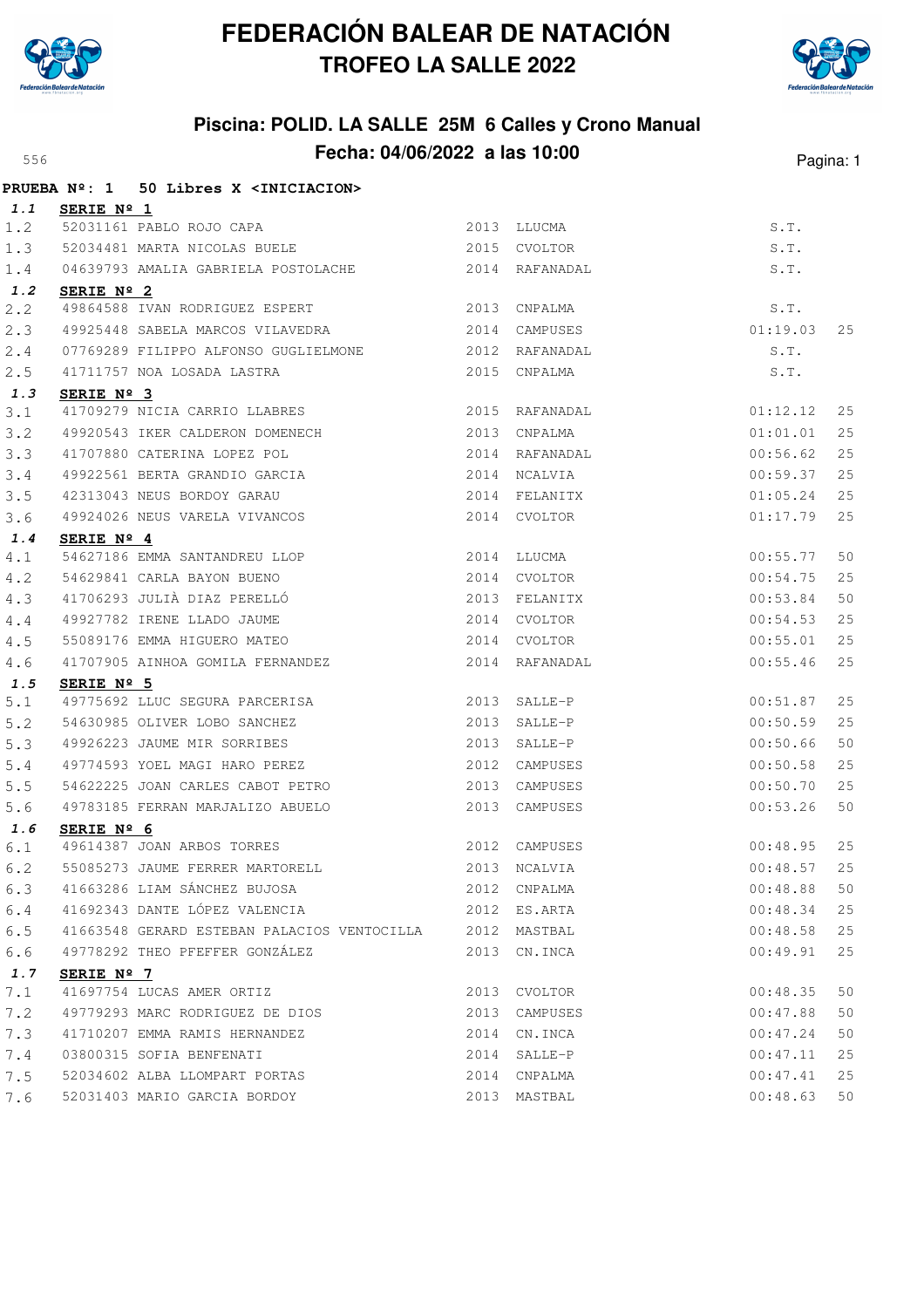



|      |                  | PRUEBA Nº: 1 50 Libres X <iniciacion></iniciacion>                                  |              |                |          |          |    |
|------|------------------|-------------------------------------------------------------------------------------|--------------|----------------|----------|----------|----|
| 1.8  | SERIE Nº 8       |                                                                                     |              |                |          |          |    |
| 8.1  |                  | 49923997 MIQUEL ANGEL RIOS COLOM 2012 CNPALMA                                       |              |                |          | 00:46.13 | 50 |
| 8.2  |                  |                                                                                     |              |                |          | 00:45.11 | 25 |
| 8.3  |                  | 49772995 JOSEP CIFRE PONS 2012 CVOLTOR<br>49775219 IAN ANDERSON BRUNET 2012 CNPALMA |              |                |          | 00:44.53 | 25 |
| 8.4  |                  | 49865602 COLAU CUNILL PULIDO 2013 SALLE-P                                           |              |                |          | 00:44.69 | 25 |
| 8.5  |                  | 41664076 CHRISTIAN JOSE MELIS NAVARRO 2012 CVOLTOR                                  |              |                |          | 00:45.23 | 25 |
| 8.6  |                  | 03525946 FILIP BOGDANOV CHOLAKOV 2013 SALLE-P                                       |              |                |          | 00:47.28 | 50 |
| 1.9  | SERIE Nº 9       |                                                                                     |              |                |          |          |    |
| 9.1  |                  | 49776085 CRISTIAN SEGOVIA GALLEGO 2012 SALLE-P                                      |              |                |          | 00:43.12 | 25 |
| 9.2  |                  | 54625049 SERGIO VENTURA CINKO CONDORI 2012 CNPALMA                                  |              |                |          | 00:43.04 | 50 |
| 9.3  |                  | 49779275 TANIS CRUZADO RODRÍGUEZ                                                    | 2012 CNPALMA |                |          | 00:42.29 | 25 |
| 9.4  |                  | 49867178 ADAM TISCHER RODRIGUEZ 2013 NCALVIA                                        |              |                |          | 00:42.42 | 25 |
| 9.5  |                  | 49775237 CARLOS GOMEZ ALTAFAJ                                                       |              | 2012 SALLE-P   |          | 00:42.53 | 25 |
| 9.6  |                  | 49928360 DIEGO MUNAR CASTELO 2012 CVOLTOR                                           |              |                |          | 00:43.20 | 25 |
|      | 1.10 SERIE Nº 10 |                                                                                     |              |                |          |          |    |
| 10.1 |                  | 49867075 RAFAEL PONS TORRECABOTA 2013 SALLE-P                                       |              |                |          | 00:41.67 | 25 |
| 10.2 |                  |                                                                                     | 2012 LLUCMA  |                |          | 00:41.61 | 50 |
| 10.3 |                  | 49779852 JOSE GALIOT ALONSO<br>03931570 ADRIAN ERMACHENKO                           |              | 2012 SALLE-P   |          | 00:39.59 | 25 |
| 10.4 |                  | 49864824 DANIEL VILLORIA NUÑEZ 2013 CNPALMA                                         |              |                |          | 00:40.47 | 25 |
| 10.5 |                  |                                                                                     |              |                |          | 00:41.65 | 25 |
| 10.6 |                  | 41693373 JAUME RAMIS HERNANDEZ                                                      |              | 2012 CN.INCA   |          | 00:42.40 | 50 |
| 1.11 | SERIE Nº 11      |                                                                                     |              |                |          |          |    |
| 11.1 |                  | 49777884 PERE ARBONA VERA                                                           |              | 2012 SALLE-P   |          | 00:37.64 | 25 |
| 11.2 |                  | 49612709 MARK SERRA PALMER                                                          | 2012 CN.INCA |                |          | 00:37.56 | 50 |
| 11.3 |                  | 02387865 FILIP CHOJNACKI                                                            |              | 2012 CN.INCA   |          | 00:34.59 | 50 |
| 11.4 |                  | 41693525 ARNAU CARRIO LLABRES                                                       |              | 2013 RAFANADAL |          | 00:37.34 | 50 |
| 11.5 |                  | 49772659 JAUME GELABERT RUBIO 2012 CNPALMA                                          |              |                |          | 00:37.51 | 25 |
| 11.6 |                  | 02843719 ALEX RAINERI                                                               | 2012 CN.INCA |                |          | 00:38.37 | 25 |
|      |                  | PRUEBA Nº: 2 4x50 Libres X <benjamin></benjamin>                                    |              |                |          |          |    |
| 2.1  | SERIE Nº 12      |                                                                                     |              |                |          |          |    |
| 12.2 | 00848            | SALLE-P BENJAMIN <a></a>                                                            |              | SALLE-P        | BENJAMIN | S.T.     |    |
| 12.3 | 01728            | RAFANADAL BENJAMIN                                                                  |              | RAFANADAL      | BENJAMIN | S.T.     |    |
|      |                  |                                                                                     |              |                |          |          |    |
| 12.5 | 00877            | CVOLTOR BENJAMIN <a></a>                                                            |              | CVOLTOR        | BENJAMIN | S.T.     |    |
| 2.2  | SERIE Nº 13      |                                                                                     |              |                |          |          |    |
| 13.2 | 00761            | MASTBAL BENJAMIN                                                                    |              | MASTBAL        | BENJAMIN | S.T.     |    |
| 13.3 | 00056            | CNPALMA BENJAMIN                                                                    |              | CNPALMA        | BENJAMIN | S.T.     |    |
| 13.4 | 01268            | CAMPUSES BENJAMIN                                                                   |              | CAMPUSES       | BENJAMIN | S.T.     |    |
| 13.5 | 00883            | NCALVIA BENJAMIN                                                                    |              | NCALVIA        | BENJAMIN | S.T.     |    |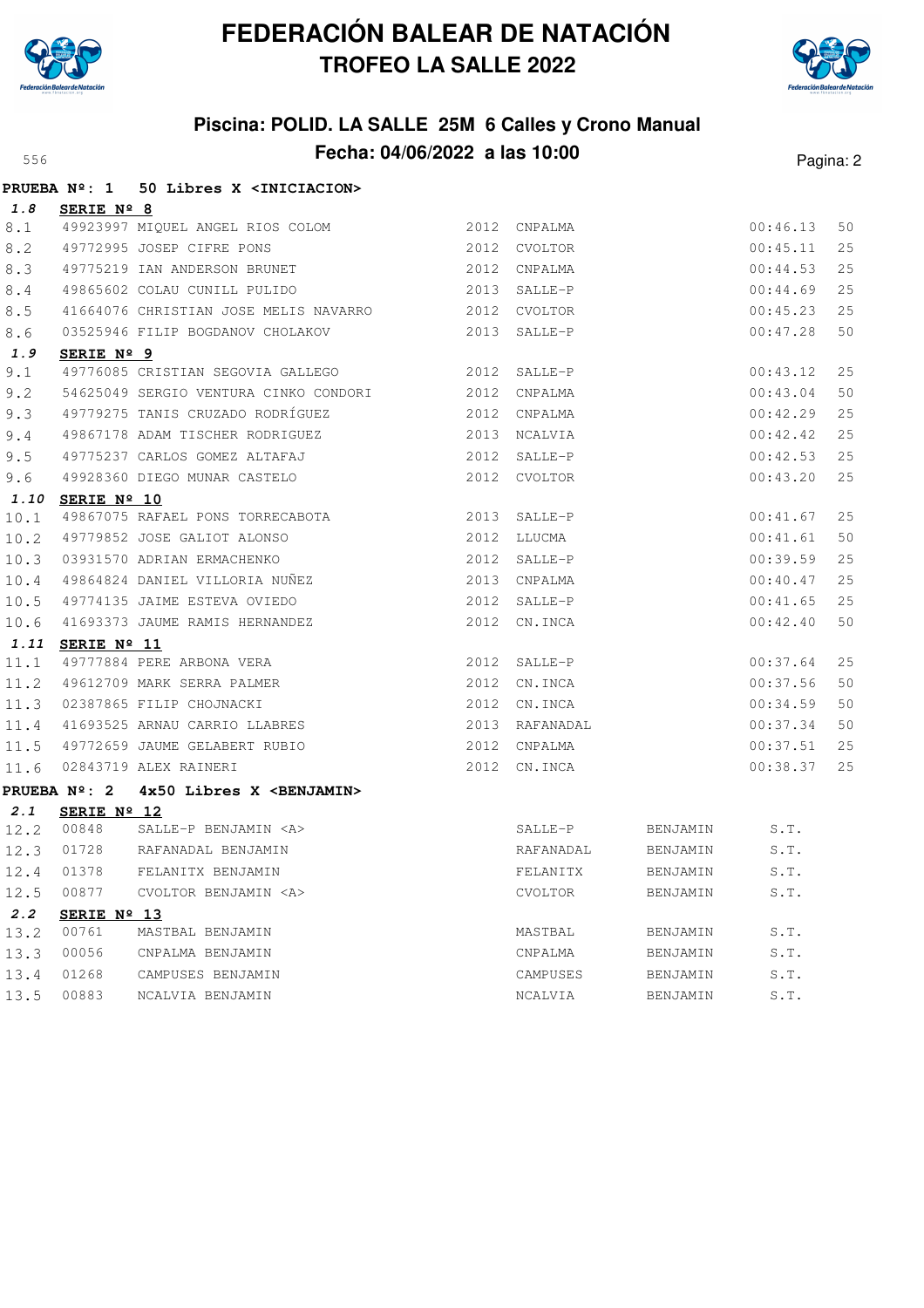



|      | <b>PRUEBA Nº: 3</b>  | 4x50 Libres X <alevin></alevin>                      |                |            |          |    |
|------|----------------------|------------------------------------------------------|----------------|------------|----------|----|
| 3.1  | SERIE Nº 14          |                                                      |                |            |          |    |
| 14.2 | 00848                | SALLE-P ALEVIN <a></a>                               | SALLE-P        | ALEVIN     | S.T.     |    |
| 14.3 | 01728                | RAFANADAL ALEVIN                                     | RAFANADAL      | ALEVIN     | S.T.     |    |
| 14.4 | 00877                | CVOLTOR ALEVIN <a></a>                               | CVOLTOR        | ALEVIN     | S.T.     |    |
| 3.2  | SERIE Nº 15          |                                                      |                |            |          |    |
| 15.2 | 00056                | CNPALMA ALEVIN                                       | CNPALMA        | ALEVIN     | S.T.     |    |
| 15.3 | 00761                | MASTBAL ALEVIN                                       | MASTBAL        | ALEVIN     | S.T.     |    |
| 15.4 | 01378                | FELANITX ALEVIN                                      | FELANITX       | ALEVIN     | S.T.     |    |
| 15.5 | 01291                | LLUCMA ALEVIN                                        | LLUCMA         | ALEVIN     | S.T.     |    |
|      | PRUEBA Nº: 4         | 4x50 Libres X <iniciacion></iniciacion>              |                |            |          |    |
| 4.1  | SERIE Nº 16          |                                                      |                |            |          |    |
| 16.1 | 00877                | CVOLTOR INICIACION <a></a>                           | CVOLTOR        | INICIACION | S.T.     |    |
| 16.2 | 00056                | CNPALMA INICIACION                                   | CNPALMA        | INICIACION | S.T.     |    |
| 16.3 | 01728                | RAFANADAL INICIACION                                 | RAFANADAL      | INICIACION | S.T.     |    |
| 16.4 | 01243                | CN.INCA INICIACION                                   | CN.INCA        | INICIACION | S.T.     |    |
| 16.5 | 00848                | SALLE-P INICIACION <a></a>                           | SALLE-P        | INICIACION | S.T.     |    |
|      | <b>PRUEBA Nº: 5</b>  | 50 Mariposa M <benjamin></benjamin>                  |                |            |          |    |
| 5.1  | SERIE $N^{\circ}$ 17 |                                                      |                |            |          |    |
|      |                      | 17.2 49609924 MARC CERDO SAMUELS                     | 2011 CVOLTOR   |            | S.T.     |    |
| 17.3 |                      | 49928386 DANIEL SANTHA FERENCZI                      | 2011 SALLE-P   |            | 00:45.20 | 25 |
| 17.4 |                      | 49608070 ALBERTO JAVIER PLAZA ESMERALDA 2011 MASTBAL |                |            | 00:56.79 | 25 |
| 5.2  | SERIE Nº 18          |                                                      |                |            |          |    |
| 18.2 |                      | 49614533 JON LUMBRERAS ROJO                          | 2011 SALLE-P   |            | 00:42.53 | 25 |
| 18.3 |                      | 49772322 GERARD TORRES GINER                         | 2011 SALLE-P   |            | 00:41.09 | 25 |
| 18.4 |                      | 49925735 JAIME CAZORLA MIR                           | 2011 SALLE-P   |            | 00:42.33 | 50 |
| 18.5 |                      | 01947548 ADRIAN TOPALA                               | 2010 RAFANADAL |            | 00:43.08 | 25 |
| 5.3  | SERIE Nº 19          |                                                      |                |            |          |    |
| 19.1 |                      | 01818816 MARCO RAINERI                               | 2010 CN.INCA   |            | 00:40.32 | 50 |
| 19.2 |                      | 49925442 PHILIP VILI GRIGOROV                        | 2010 CNPALMA   |            | 00:39.22 | 50 |
| 19.3 |                      | 02435441 FLAVIO CORIANO                              | 2010 SALLE-P   |            | 00:35.21 | 50 |
| 19.4 |                      | 41662426 IAGO JIBAJA COSTA                           | 2011 CAMPUSES  |            | 00:36.02 | 25 |
| 19.5 |                      | 49771248 XAVIER COLOM CARRERES                       | 2011 CVOLTOR   |            | 00:39.27 | 25 |
| 19.6 |                      | 49772064 ALEJANDRO LLOMPART BARRERA                  | 2010 SALLE-P   |            | 00:40.81 | 25 |
|      | PRUEBA Nº: 6         | 50 Mariposa F <benjamin></benjamin>                  |                |            |          |    |
| 6.1  | SERIE Nº 20          |                                                      |                |            |          |    |
| 20.2 |                      | 49866178 IRIS ALBERTI MARTINEZ                       | 2012 SALLE-P   |            | 00:57.25 | 25 |
| 20.3 |                      | 49928492 CARMEN DE LA TORRE SASTRE                   | 2012 SALLE-P   |            | 00:47.71 | 25 |
| 20.4 |                      | 49926224 PAULA MIR SORRIBES                          | 2013 SALLE-P   |            | 00:55.59 | 25 |
| 20.5 |                      | 54631301 RITA NADAL LONARDONI                        | 2012 CAMPUSES  |            | S.T.     |    |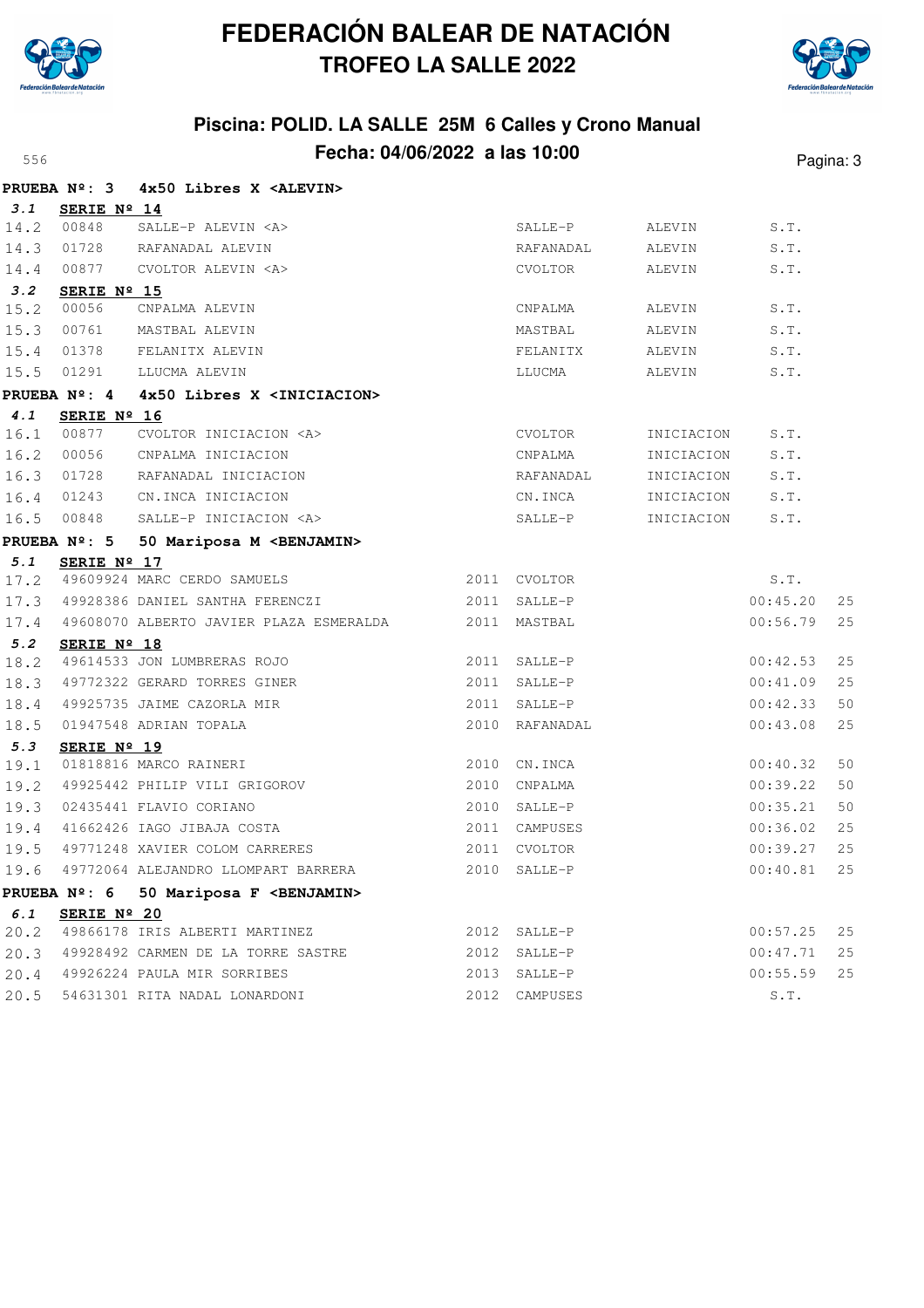



| ちちん         |                     |                                                  |                               |                      | Pagina: 4 |
|-------------|---------------------|--------------------------------------------------|-------------------------------|----------------------|-----------|
|             |                     | PRUEBA Nº: 6 50 Mariposa F <benjamin></benjamin> |                               |                      |           |
| 6.2         | SERIE Nº 21         |                                                  |                               |                      |           |
| 21.1        |                     | 03163070 DOA RESHATOVA RASHIDOVA                 | 2013 CVOLTOR                  | 00:45.71             | 25        |
| 21.2        |                     | 49611567 M.VALENTINA LLORENS NICOLAU             | 2012 CN.INCA                  | 00:43.34             | 25        |
| 21.3        |                     | 41707754 MARIA ANTONIA BURGUERA VALENS           | 2012 FELANITX                 | 00:37.90             | 25        |
| 21.4        |                     | 41664685 INES BAUZA VICENS                       | 2012 CNPALMA                  | 00:41.30             | 25        |
| 21.5        |                     | 49920813 ADRIANA POZOS SANTANA                   | 2013 CN.INCA                  | 00:45.54             | 25        |
|             | <b>PRUEBA Nº: 7</b> | 100 Mariposa M <alevin></alevin>                 |                               |                      |           |
| 7.1         | SERIE Nº 22         |                                                  |                               |                      |           |
| 22.2        |                     | 45696760 LEO MARTINEZ COUSELO                    | 2008 CVOLTOR                  | 01:35.00             | 25        |
| 22.3        |                     | 00721378 DENIZ RESHATOV RASHIDOV                 | 2008 CVOLTOR                  | 01:18.55             | 25        |
| 22.4        |                     | 41623254 GABRIEL GALMES VIVES                    | 2008 ES.ARTA                  | 01:33.53             | 2.5       |
| 7.2         | SERIE Nº 23         |                                                  |                               |                      |           |
| 23.2        |                     | 45692114 NAOKI MONTORO ORIDE                     | 2009 NCALVIA                  | 01:13.03             | 25        |
| 23.3        |                     | 49609504 VALENTIN DE TORO BUCETA                 | 2008 MASTBAL                  | 01:05.16             | 50        |
| 23.4        |                     | 45692293 ALEJANDRO RODRIGUEZ CABELLOS            | 2009 CNPALMA                  | 01:08.13             | 25        |
| 23.5        |                     | 45187468 AXEL JUAN HARO PEREZ                    | 2008 CAMPUSES                 | 01:18.10             | 25        |
|             | PRUEBA Nº: 8        | 100 Mariposa F <alevin></alevin>                 |                               |                      |           |
| 8.1         | SERIE Nº 24         |                                                  |                               |                      |           |
| 24.2        |                     | 41691894 MARTINA BRUNET APARICIO                 | 2010 RAFANADAL                | 01:36.76             | 25        |
| 24.3        |                     | 03229184 EVA BENFENATI                           | 2011 SALLE-P                  | 01:32.59             | 2.5       |
|             |                     | 24.4 49866865 ANDREA SANCHEZ HERNANDEZ           | 2011 SALLE-P                  | 01:35.81             | 25        |
| 8.2         | SERIE Nº 25         |                                                  |                               |                      |           |
| 25.2        |                     | 49481146 AINA BAUZA LLANA                        | 2010 FELANITX                 | 01:22.36             | 25<br>25  |
| 25.3        |                     | 46393247 OLIMPIA BESALDUCH ALVAREZ               | 2010 CNPALMA                  | 01:15.23             | 50        |
| 25.4        |                     | 02117380 EMILY CZAJA                             | 2010 FELANITX<br>2011 SALLE-P | 01:21.90<br>01:32.48 | 25        |
| 25.5        |                     | 54622923 VIVIANA BLAS STÜDE                      |                               |                      |           |
|             | <b>PRUEBA Nº: 9</b> | 50 Espalda M <benjamin></benjamin>               |                               |                      |           |
| 9.1<br>26.2 | SERIE Nº 26         | 05992775 MARC PRATS AMOROS                       | 2011 CAMPUSES                 | S.T.                 |           |
| 26.3        |                     | 49611941 PAU BAÑOS VERA                          | 2011 CAMPUSES                 | 00:43.15             | 25        |
| 26.4        |                     | 01987683 ANATOLI MONCHILOV MIHOV                 | 2010 NCALVIA                  | 00:43.59             | 25        |
| 26.5        |                     | 41660406 JOÂO VITHOR PUIGROS ARAUJO              | 2010 FELANITX                 | S.T.                 |           |
| 9.2         | SERIE Nº 27         |                                                  |                               |                      |           |
| 27.2        |                     | 46391527 VICTOR VAZQUEZ ANDRES                   | 2010 SALLE-P                  | 00:40.73             | 50        |
| 27.3        |                     | 46397968 OLIVER SANTOS VILLALONGA                | 2011 CNPALMA                  | 00:38.18             | 50        |
| 27.4        |                     | 49866867 POL SANCHEZ HERNANDEZ                   | 2011 SALLE-P                  | 00:39.18             | 50        |
| 27.5        |                     | 41661488 MARC ADROVER RIGO                       | 2011 FELANITX                 | 00:41.64             | 25        |
|             |                     |                                                  |                               |                      |           |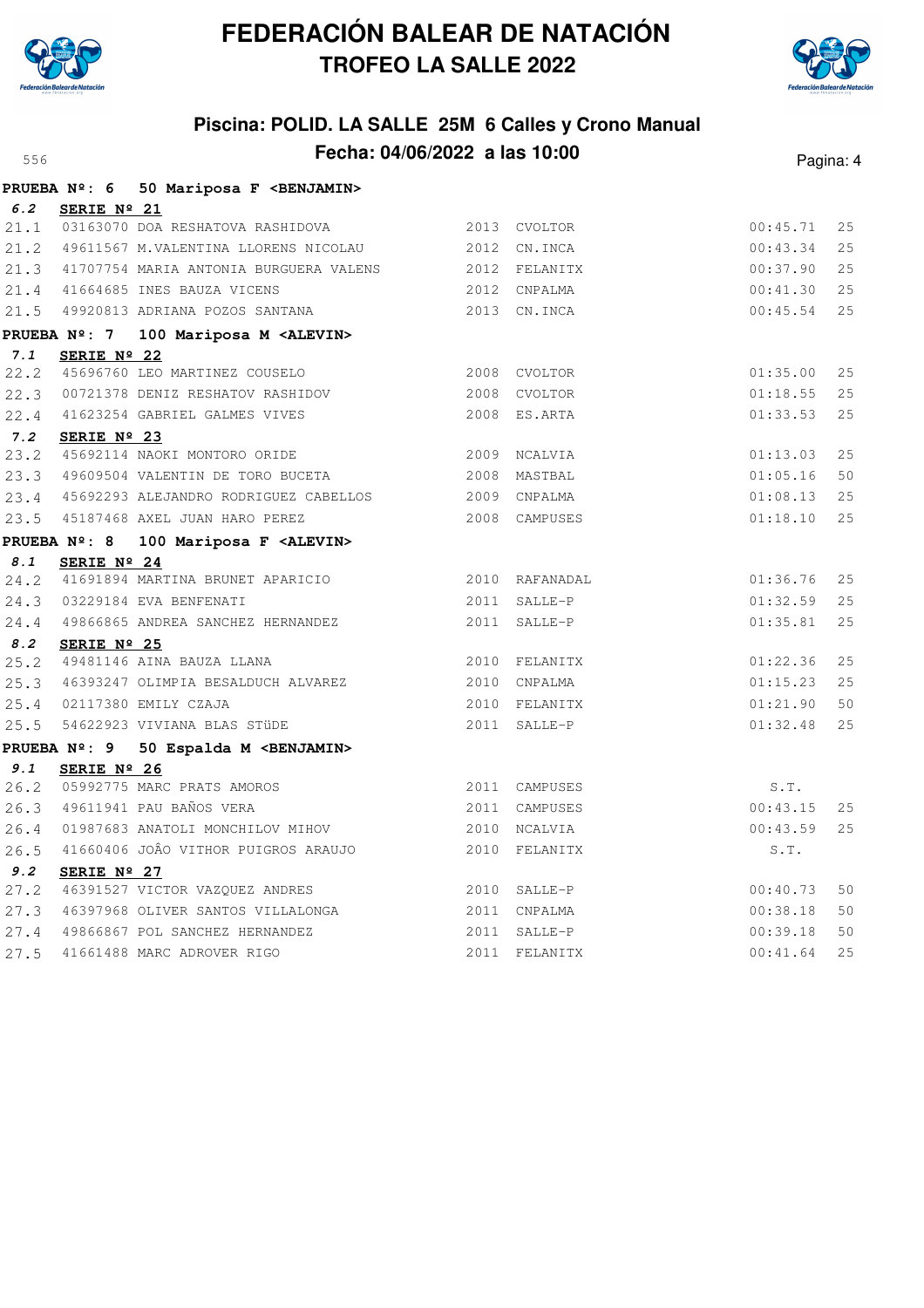



|      |                  | PRUEBA Nº: 10 50 Espalda F <benjamin></benjamin>           |               |          |    |
|------|------------------|------------------------------------------------------------|---------------|----------|----|
|      | 10.1 SERIE Nº 28 |                                                            |               |          |    |
|      |                  | 28.1 49867186 LAURA GARCÍA GELABERT 2013 CN.INCA           |               | 00:53.51 | 25 |
|      |                  | 28.2 49867065 CLARA RUIZ FERRER                            | 2012 SALLE-P  | 00:48.83 | 25 |
|      |                  | 28.3 41697969 ANGELS AYMARA ITURRALDE VIDARTE 2012 CNPALMA |               | 00:42.04 | 50 |
|      |                  | 28.4 49867139 SOFIA GALZAGORRY SALGADO 60 2013 CNPALMA     |               | 00:48.32 | 50 |
|      |                  | 28.5 41715324 MARTINA DURAN MORALES 2012 NCALVIA           |               | 00:50.49 | 50 |
|      |                  | PRUEBA Nº: 11 100 Espalda M <alevin></alevin>              |               |          |    |
|      | 11.1 SERIE Nº 29 |                                                            |               |          |    |
|      |                  | 29.1 41695591 VICTOR DOMINGO SANCHEZ 2008 MASTBAL          |               | 01:27.76 | 25 |
| 29.2 |                  | 2008 ES.ARTA<br>41621259 JOAN MORA LADARIA                 |               | 01:17.31 | 25 |
|      |                  | 29.3 41658110 NICOLAS OLIVER BEERENS                       | 2008 FELANITX | 01:11.89 | 25 |
|      |                  | 29.4 00471159 CRISTIAN CHOJNACKI 2009 CN.INCA              |               | 01:14.08 | 25 |
|      |                  | 29.5 45190648 MARTI JIMENEZ CAMACHO                        | 2008 SALLE-P  | 01:22.50 | 50 |
|      | 11.2 SERIE Nº 30 |                                                            |               |          |    |
| 30.1 |                  | 49864618 LUCA ALEXANDER CAÑADILLAS SMOLOVA 2009 CNPALMA    |               | 01:10.68 | 25 |
|      |                  | 30.2 41707753 PEP MIQUEL BURGUERA VALENS 2008 FELANITX     |               | 01:09.60 | 25 |
|      |                  |                                                            |               | 00:40.37 | 25 |
|      |                  |                                                            |               | 01:04.16 | 25 |
| 30.5 |                  | 45696313 GERARD VALLESPIR TORAN                            | 2009 CN.INCA  | 01:09.75 | 25 |
|      |                  | PRUEBA Nº: 12 100 Espalda F <alevin></alevin>              |               |          |    |
|      | 12.1 SERIE Nº 31 |                                                            |               |          |    |
|      |                  | 31.2 49864969 OLIVIA ALVAREZ MIR                           | 2011 SALLE-P  | 01:51.07 | 50 |
|      |                  | 31.3 49480154 PILAR BARRIENTOS DURAN 2010 CVOLTOR          |               | 01:27.87 | 25 |
|      |                  | 31.4 49926640 SARA VILLEGAS VILLEGAS                       | 2010 CVOLTOR  | 01:40.27 | 50 |
|      |                  | 31.5 41692633 LAIA BORDOY GARAU                            | 2011 FELANITX | 01:57.09 | 25 |
|      | 12.2 SERIE Nº 32 |                                                            |               |          |    |
| 32.1 |                  | 41692725 PAULA ALVARIÑO TOMAS                              | 2011 FELANITX | 01:27.03 | 25 |
| 32.2 |                  | 49612169 JULIA POCOVI FONTIRROIG                           | 2011 CNPALMA  | 01:22.43 | 25 |
|      |                  | 32.3 49607336 AINA MAS GARI                                | 2011 LLUCMA   | 00:42.90 | 25 |
| 32.4 |                  | 54623315 MARTINA GARCIA PROHENS                            | 2010 CNPALMA  | 01:15.94 | 25 |
|      |                  | 32.5 49922387 CARLA ACEITON BUELE                          | 2010 CVOLTOR  | 01:23.55 | 25 |
|      |                  | PRUEBA Nº: 13 50 Braza M <benjamin></benjamin>             |               |          |    |
|      |                  | 13.1 SERIE Nº 33                                           |               |          |    |
|      |                  | 33.2 49926355 JOAN CASTELL CORTES                          | 2011 MASTBAL  | S.T.     |    |
|      |                  | 33.3 49483394 MARIO LAUSIN FERNANDEZ                       | 2010 SALLE-P  | 00:54.02 | 25 |
| 33.4 |                  | 08151204 CHRISTIAN LANCIA                                  | 2010 CVOLTOR  | 00:54.21 | 25 |
|      | 13.2 SERIE Nº 34 |                                                            |               |          |    |
| 34.2 |                  | 03669356 MIHAIL ZELENKEVICH                                | 2010 NCALVIA  | 00:53.03 | 25 |
| 34.3 |                  | 46389514 ANTONIO VERGER SALVADOR                           | 2010 CNPALMA  | 00:47.93 | 25 |
| 34.4 |                  | 49613468 PEDRO LE-SENNE BUJOSA                             | 2010 CNPALMA  | 00:51.96 | 25 |
| 34.5 |                  | 04340624 LORENSO LUISS MOROZOVS                            | 2011 LLUCMA   | 00:53.81 | 25 |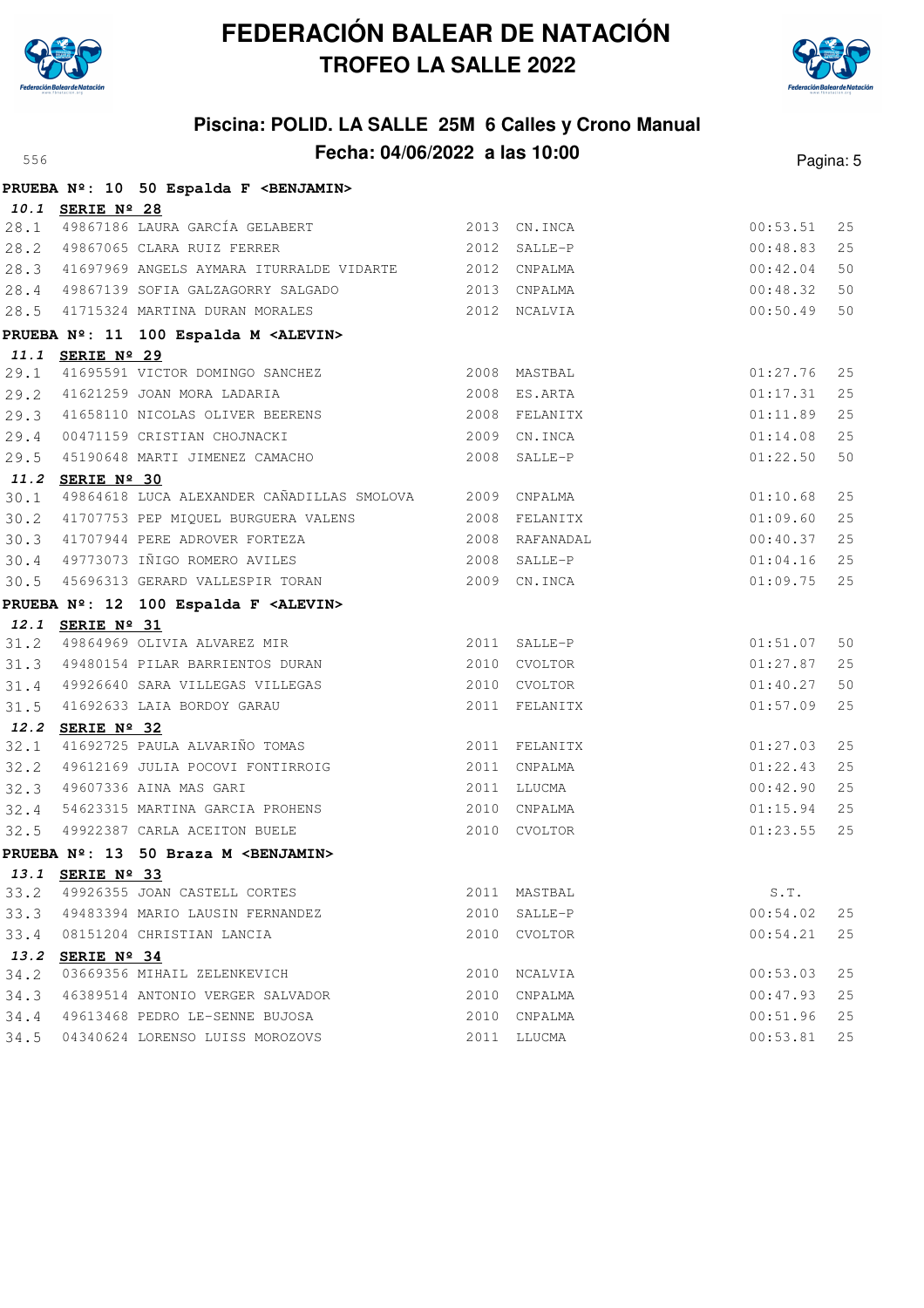



|              |                      | PRUEBA Nº: 13 50 Braza M <benjamin></benjamin>                                 |                              |          |    |
|--------------|----------------------|--------------------------------------------------------------------------------|------------------------------|----------|----|
|              | 13.3 SERIE Nº 35     |                                                                                |                              |          |    |
| 35.1         |                      | 41691170 ADRIA SANCHEZ ESCANELLAS                                              | 2010 RAFANADAL               | 00:48.46 | 50 |
| 35.2         |                      | $2010$ SALLE-P<br>49775971 LUCAS GONZALEZ ROIG                                 |                              | 00:47.21 | 50 |
| 35.3         |                      | 49779415 ERIC ALEGRET PASTOR<br>40400054 CIFEIR                                | 2011 SALLE-P                 | 00:43.54 | 50 |
| 35.4         |                      | 49482351 CARLOS MONTALVA REBASSA 2010 SALLE-P                                  |                              | 00:44.76 | 50 |
| 35.5         |                      | 49777177 MATEO VENTAYOL CARRASCO 49777177 MATEO VENTAYOL CARRASCO 2011 SALLE-P |                              | 00:47.33 | 25 |
| 35.6         |                      | 46389994 JOAN TOMAS JUNCOSA                                                    | 2010 SALLE-P                 | 00:48.48 | 50 |
|              |                      | PRUEBA Nº: 14 50 Braza F <benjamin></benjamin>                                 |                              |          |    |
|              | 14.1 SERIE Nº 36     |                                                                                |                              |          |    |
| 36.1         |                      | 2012 RAFANADAL<br>41694428 FRANCINA POCOVI BAUZA                               |                              | 01:03.84 | 25 |
| 36.2         |                      | 41696593 PAULA FERNANDEZ ROSSELLÓ 2013 CNPALMA                                 |                              | 01:02.77 | 25 |
| 36.3         |                      | 49776594 ALEXIA BLAS HERNANDEZ                                                 | 2013 CVOLTOR                 | 01:00.07 | 25 |
| 36.4         |                      | 49779194 MARTA BIBILONI GARZO                                                  | 2013 CNPALMA                 | 01:02.09 | 25 |
| 36.5         |                      | 49920895 CATALINA CAPO FERRER<br>2013 SALLE-P                                  |                              | 01:03.69 | 25 |
| 36.6         |                      | 41710414 MARIA AMENGUAL BAUZÀ                                                  | 2012 ES.ARTA                 | S.T.     |    |
|              | 14.2 SERIE Nº 37     |                                                                                |                              |          |    |
| 37.1         |                      | 49919006 MARTA SAMPOL PEREZ                                                    | 2013 CVOLTOR                 | 00:55.39 | 25 |
| 37.2         |                      | 02783666 CLARA CZAJA                                                           | 2012 FELANITX                | 00:50.38 | 50 |
| 37.3         |                      | 41697091 SIBIL·LA GOMEZ CAMPINS 2012 MASTBAL                                   |                              | 00:47.38 | 50 |
| 37.4         |                      |                                                                                |                              | 00:47.39 | 50 |
| 37.5         |                      | 52034021 JOANA REYES GOMILA                                                    | 2013 CNPALMA                 | 00:53.06 | 50 |
| 37.6         |                      | 20550566 KAYLA ALEXANDRA NICOLAU REBASSA 2012 CN.INCA                          |                              | 00:58.19 | 25 |
|              |                      | PRUEBA Nº: 15 100 Braza M <alevin></alevin>                                    |                              |          |    |
|              | 15.1 SERIE Nº 38     | 2009 CNMURO                                                                    |                              |          |    |
| 38.1         |                      | 41706088 BIEL PONS FEBRER                                                      |                              | 01:56.31 | 25 |
| 38.2         |                      | 49483725 DAMIA YI BUÑOL LLOVET 2008 LLUCMA                                     |                              | 01:41.73 | 25 |
| 38.3         |                      | 45693044 CLAUDIO ASCANIO SAIZ                                                  | 2008 CNPALMA                 | 01:26.59 | 25 |
| 38.4         |                      |                                                                                |                              | 01:30.90 | 25 |
| 38.5         |                      | 49614306 PAU FRANCESC PASTOR COLL                                              | 2008 CN. INCA                | 01:42.51 | 25 |
| 15.2<br>39.1 | SERIE $N^{\circ}$ 39 | 41661630 JORDI COMAS ANDREO                                                    | 2009 CN.INCA                 | 01:20.61 | 25 |
| 39.2         |                      |                                                                                |                              | 01:15.08 | 25 |
|              |                      | 39.3 45189993 MARC TORO GARCIA 6 2008 NOALVIA 2008 NOALVIA 25                  |                              |          |    |
|              |                      | 39.4 49770154 FCO. BORJA GARAU MORENO                                          |                              |          | 25 |
|              |                      | 41663834 SERGI PORTER VICENS                                                   | 2008 CNPALMA<br>2008 SALLE-P | 01:10.41 | 25 |
| 39.5         |                      |                                                                                |                              | 01:17.08 |    |
|              |                      | PRUEBA Nº: 16 100 Braza F <alevin></alevin>                                    |                              |          |    |
| 40.1         | 16.1 SERIE Nº 40     | 49920610 BLANCA EGEA MERCADAL                                                  | 2010 CN.INCA                 | S.T.     |    |
| 40.2         |                      | 49609208 PAULA PASCUAL VALERO                                                  | 2011 SALLE-P                 | 02:08.28 | 25 |
| 40.3         |                      | 49611527 CELIA FERNANDEZ RAMIREZ                                               | 2011 CVOLTOR                 | 01:54.69 | 25 |
| 40.4         |                      | 08004762 CATALINA LIVIO                                                        | 2011 LLUCMA                  | 02:00.35 | 25 |
| 40.5         |                      | 49606712 MARÍA CÁMARA HERNÁNDEZ                                                | 2011 CNPALMA                 | S.T.     |    |
|              |                      |                                                                                |                              |          |    |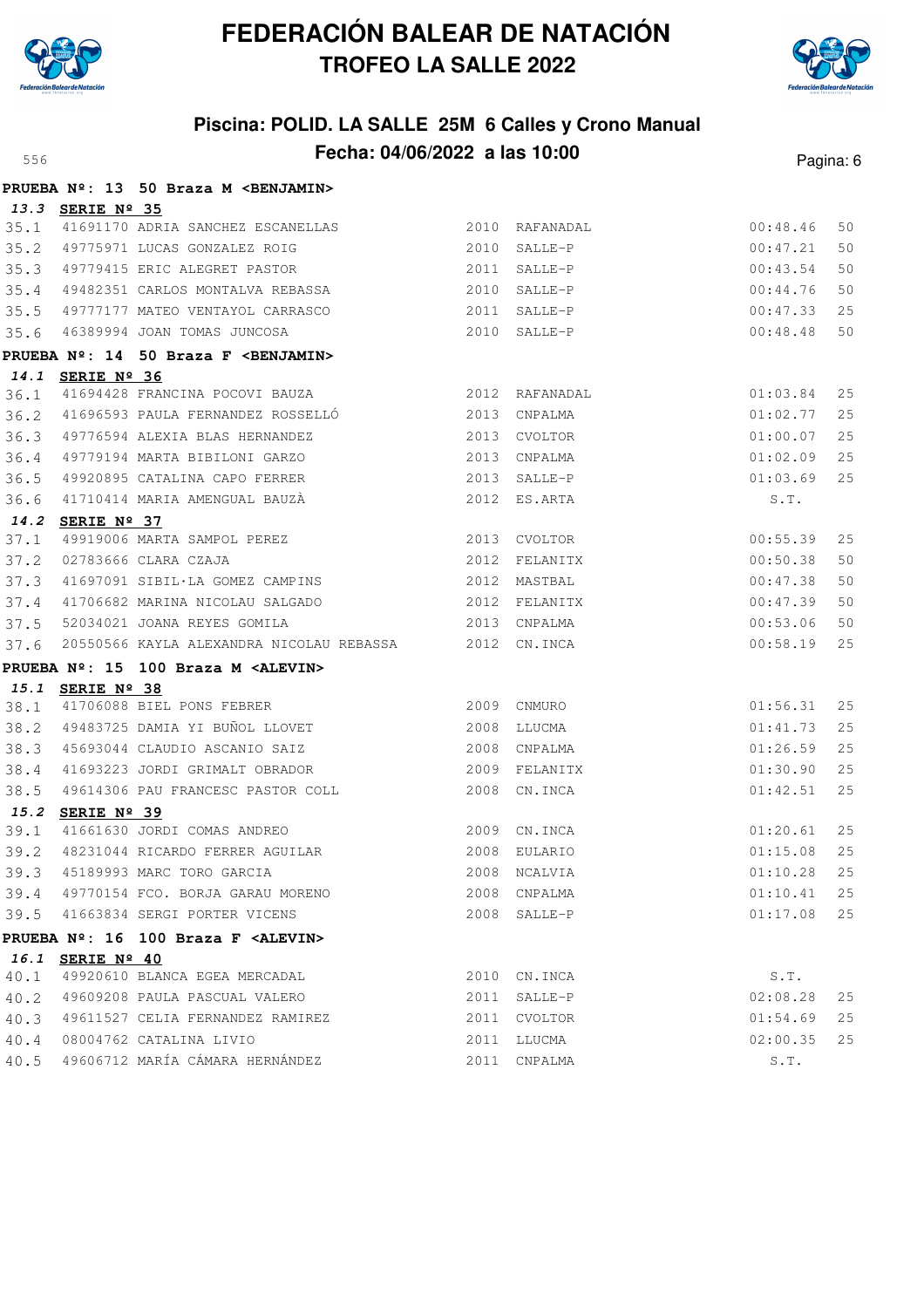



|      |                  | PRUEBA Nº: 16 100 Braza F <alevin></alevin>                                                                                                        |                |               |          |    |
|------|------------------|----------------------------------------------------------------------------------------------------------------------------------------------------|----------------|---------------|----------|----|
|      | 16.2 SERIE Nº 41 |                                                                                                                                                    |                |               |          |    |
| 41.1 |                  | 41662077 OLIVIA GARCIA BORDOY                                                                                                                      |                | 2011 MASTBAL  | 01:53.09 | 25 |
| 41.2 |                  | 46391984 EMMA RAMIS NOGUERA 2010 MASTBAL                                                                                                           |                |               | 01:47.96 | 25 |
| 41.3 |                  | 49921504 MARINA COLL ROMAN                                                                                                                         | 2010 CN.INCA   |               | 01:45.12 | 25 |
|      |                  | 41.4 49605444 MARIA TERESA CORONEL OJEDA 62010 MASTBAL                                                                                             |                |               | 01:47.90 | 25 |
| 41.5 |                  |                                                                                                                                                    |                |               | 01:48.18 | 25 |
| 16.3 | SERIE Nº 42      |                                                                                                                                                    |                |               |          |    |
| 42.1 |                  | 41662210 ARIADNA ROSSELLO BRUGAROLAS 2011 CNPALMA                                                                                                  |                |               | 01:38.74 | 25 |
| 42.2 |                  | 49610559 LOURDES RUIZ FERRER 2011 SALLE-P                                                                                                          |                |               | 01:33.09 | 25 |
| 42.3 |                  |                                                                                                                                                    |                |               | 01:27.16 | 25 |
| 42.4 |                  | 46396883 DANIELA BLAS HERNANDEZ (2011 CVOLTOR<br>13764793 LIUDMILA LABUTINA (2010 FELANITX (2010 1912)<br>11712479 IRENE VARON CUENCA (2011 CNMURO |                |               | 01:28.86 | 25 |
| 42.5 |                  |                                                                                                                                                    |                |               | 01:37.63 | 25 |
| 42.6 |                  | 41662295 LAIA PABLO TERRASSA 2010 CAMPUSES                                                                                                         |                |               | 01:42.18 | 25 |
|      |                  | PRUEBA Nº: 17 50 Libres M <benjamin></benjamin>                                                                                                    |                |               |          |    |
|      | 17.1 SERIE Nº 43 |                                                                                                                                                    |                |               |          |    |
| 43.1 |                  | 49482386 DARIO RODRIGUEZ DE DIOS 2011 CAMPUSES                                                                                                     |                |               | 00:43.73 | 50 |
|      |                  | 43.2 49480292 NOAM TISCHER RODRIGUEZ 2010 NCALVIA                                                                                                  |                |               | 00:40.85 | 50 |
| 43.3 |                  | 41664015 IKER FERNANDEZ ROZALEN                                                                                                                    |                | 2010 CVOLTOR  | 00:39.20 | 25 |
| 43.4 |                  | 41661752 ALVARO LOZANO DE SOSA MASA $2010$ FELANITX                                                                                                |                |               | 00:39.53 | 25 |
| 43.5 |                  | 41663117 EDUARD LOPEZ TORANDELL 2010 NCALVIA                                                                                                       |                |               | 00:42.61 | 25 |
| 17.2 | SERIE Nº 44      |                                                                                                                                                    |                |               |          |    |
| 44.1 |                  |                                                                                                                                                    |                |               | 00:38.25 | 25 |
| 44.2 |                  | 49777178 SIMON VENTAYOL CARRASCO                                                                                                                   |                | 2011 SALLE-P  | 00:36.40 | 25 |
| 44.3 |                  | 46393306 MARC REUS ESPASES                                                                                                                         |                | 2010 SALLE-P  | 00:35.88 | 25 |
| 44.4 |                  | 02387870 SYMEON-ASIMAKIS PAPADOPOULOS 2010 NCALVIA                                                                                                 |                |               | 00:36.68 | 50 |
| 44.5 |                  | 41663479 ALEJANDRO SIMBAÑA CALERO 2011 CNPALMA                                                                                                     |                |               | 00:38.44 | 50 |
| 44.6 |                  | 49867567 NICOLAS SERRA SANCHEZ                                                                                                                     |                | 2011 SALLE-P  | 00:39.37 | 50 |
| 17.3 | SERIE Nº 45      |                                                                                                                                                    |                |               |          |    |
| 45.1 |                  | 49612753 POLO RODRIGUEZ ROSE 2010 NCALVIA                                                                                                          |                |               | 00:33.86 | 50 |
| 45.2 |                  | 32737364 IAN SUAREZ QUIZA<br>49605621 PERE MAJORAL DRIOUICH 2010 SALLE-P                                                                           | $2010$ SALLE-P |               | 00:32.51 | 50 |
| 45.3 |                  |                                                                                                                                                    |                |               | 00:31.21 | 50 |
| 45.4 |                  | 42391246 SALOMON FRANCO                                                                                                                            |                | 2010 CAMPUSES | 00:32.12 | 50 |
| 45.5 |                  | 42313112 TIAGO DEL PO VICA                                                                                                                         |                | 2010 FELANITX | 00:32.96 | 50 |
|      |                  | 45.6 49480144 ALEJANDRO LOPEZ SERRA                                                                                                                |                | 2010 CVOLTOR  | 00:33.68 | 25 |
|      |                  | PRUEBA Nº: 18 50 Libres F <benjamin></benjamin>                                                                                                    |                |               |          |    |
|      | 18.1 SERIE Nº 46 |                                                                                                                                                    |                |               |          |    |
| 46.1 |                  | 49926920 ARIADNA CROS CRESPI                                                                                                                       |                | 2013 MASTBAL  | S.T.     |    |
| 46.2 |                  | 41692591 NICOLE ANDREA CASTRO MORALES                                                                                                              |                | 2012 FELANITX | 00:56.73 | 50 |
| 46.3 |                  | 01875114 LAURA RODRIGUEZ MIÑAN                                                                                                                     |                | 2012 NCALVIA  | 00:54.58 | 25 |
| 46.4 |                  | 41692384 MAR FEDRIGO GARCIA                                                                                                                        |                | 2012 ES.ARTA  | 00:55.44 | 25 |
| 46.5 |                  | 23927007 EUGENIA BORDOY DE TRAVY                                                                                                                   |                | 2012 CAMPUSES | S.T.     |    |
| 46.6 |                  | 54871690 VALENTINA FARELO CIOBOTARU                                                                                                                |                | 2012 CN.INCA  | S.T.     |    |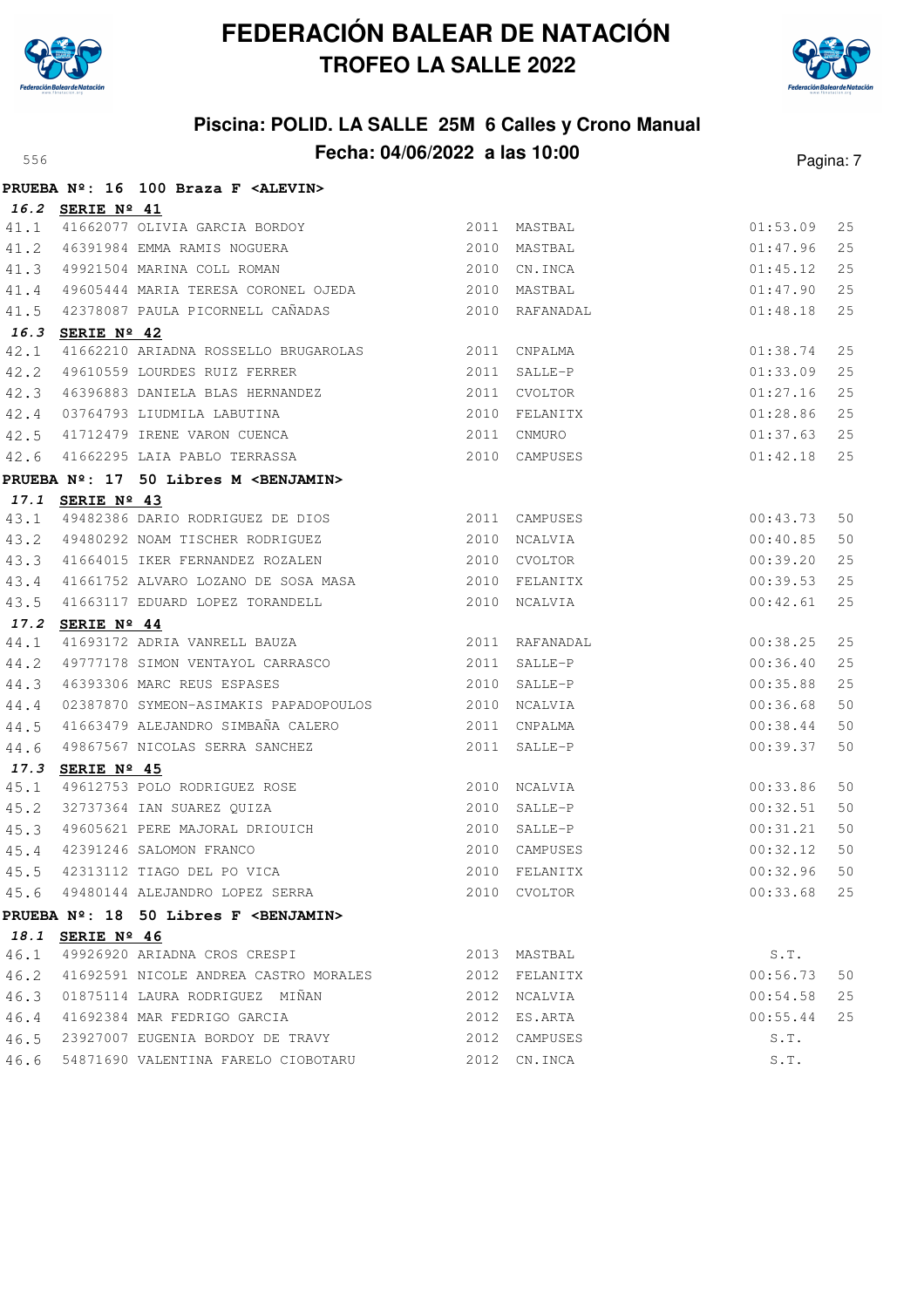



|      |                  | PRUEBA Nº: 18 50 Libres F <benjamin></benjamin>           |                |                |             |    |
|------|------------------|-----------------------------------------------------------|----------------|----------------|-------------|----|
|      | 18.2 SERIE Nº 47 |                                                           |                |                |             |    |
| 47.1 |                  | 49866694 DANIELA ROSSELLO MORENO                          |                | 2013 SALLE-P   | 00:49.20    | 25 |
| 47.2 |                  | 54876088 SOFIA DOT BLANCO                                 | 2013 SALLE-P   |                | 00:48.73    | 25 |
| 47.3 |                  | 49925887 SOFÍA SANSO MARKOVA                              |                | 2013 CNPALMA   | 00:47.87    | 25 |
| 47.4 |                  | 41693118 ANGELS LOPEZ GRIMALT                             |                | 2012 RAFANADAL | 00:48.39    | 25 |
| 47.5 |                  | 49868230 EMMA SANCHEZ SILVA                               | 2013 NCALVIA   |                | 00:48.92    | 25 |
| 47.6 |                  | 24523577 DANIELA DURAN MARIN                              |                | 2013 CAMPUSES  | 00:50.45    | 25 |
|      | 18.3 SERIE Nº 48 |                                                           |                |                |             |    |
| 48.1 |                  | 52033728 SARA MAJORAL DRIOUICH 2013 SALLE-P               |                |                | 00:47.72    | 50 |
| 48.2 |                  | 52033512 MARGALIDA BATLE FONTANET                         |                | 2012 CN. INCA  | 00:44.65    | 25 |
| 48.3 |                  | 41691747 EMMA JAGER ESTEBAN                               | 2012 ES.ARTA   |                | 00:44.02    | 25 |
| 48.4 |                  | 49868463 AMALIA SALVA GALMÉS (2013 SALLE-P                |                |                | 00:44.98    | 50 |
| 48.5 |                  | 49922556 CLAUDIA MONTALVA REBASSA                         |                | 2013 SALLE-P   | 00:44.92    | 25 |
| 48.6 |                  | 49926609 ARIADNA CALIZ HUERTAS                            |                | 2013 NCALVIA   | 00:47.45    | 25 |
| 18.4 | SERIE Nº 49      |                                                           |                |                |             |    |
| 49.1 |                  | 49613540 CARMEN GRANDIO GARCIA 2012 NCALVIA               |                |                | 00:42.21    | 25 |
| 49.2 |                  | 41691746 ELISA JÄGER ESTEBAN 678 2012 ES.ARTA             |                |                | 00:40.59    | 50 |
| 49.3 |                  | 49922386 JULIA ACEITON BUELE                              |                | 2013 CVOLTOR   | 00:38.84    | 25 |
| 49.4 |                  | 41664344 CARLA CHAMIZO JIMENEZ 2012 CNPALMA               |                |                | 00:39.26    | 25 |
| 49.5 |                  | 49777779 MARIA ANTONIA RODRIGUEZ ROSE 2013 NCALVIA        |                |                | 00:42.41    | 50 |
| 49.6 |                  | 54622230 TONINA SEGURA BUADES                             |                | 2013 CN.INCA   | 00:44.17    | 50 |
|      |                  | PRUEBA Nº: 19 100 Libres M <alevin></alevin>              |                |                |             |    |
|      | 19.1 SERIE Nº 50 |                                                           |                |                |             |    |
| 50.1 |                  | 49480824 ALEJANDRO ARBOS GOMEZ                            |                | 2009 CVOLTOR   | 01:26.16    | 25 |
| 50.2 |                  | 41657113 RAUL LUQUE GALLARDO                              | 2009 RAFANADAL |                | 01:24.33    | 50 |
| 50.3 |                  | 46395977 GORKA PEREZ YEBES<br>45192169 SAMUEL ROMERO MESA |                | 2009 CNPALMA   | 01:20.48    | 25 |
| 50.4 |                  |                                                           |                | 2008 CVOLTOR   | 01:21.25    | 25 |
| 50.5 |                  | 45698005 RAUL CALZETTA TORRES                             |                | 2009 MASTBAL   | 01:25.86    | 50 |
| 19.2 | SERIE Nº 51      |                                                           |                |                |             |    |
| 51.1 |                  | 41662087 MARC BERMIN MORAIS 2009 CNPALMA                  |                |                | 01:16.91    | 25 |
| 51.2 |                  | 41661154 MIQUEL ANGEL SANCHEZ BARBOSA 62008 ES.ARTA       |                |                | 01:16.03    | 25 |
| 51.3 |                  | 78222977 FRANCISCO SOLANO FERRER 2008 CN.INCA             |                |                | 01:15.36    | 25 |
| 51.4 |                  |                                                           |                |                | 01:16.00 25 |    |
| 51.5 |                  | 41624904 SERGIO RUGLIO PERALES                            |                | 2008 RAFANADAL | 01:17.78    | 50 |
| 51.6 |                  | 49776998 MATEU BONNIN RIERA                               |                | 2009 LLUCMA    | 01:19.99    | 25 |
| 19.3 | SERIE Nº 52      |                                                           |                |                |             |    |
| 52.1 |                  | 45184348 JAUME MELIS FERRER                               |                | 2008 CNPALMA   | 01:14.66    | 25 |
| 52.2 |                  | 41690131 ALVARO HEREDIA TORRES                            |                | 2009 RAFANADAL | 01:15.21    | 50 |
| 52.3 |                  | 41624979 TONI FEBRER SINTES                               |                | 2008 RAFANADAL | 01:13.24    | 25 |
| 52.4 |                  | 41691659 JAUME ESCALES MEDINA                             |                | 2008 MASTBAL   | 01:13.44    | 25 |
| 52.5 |                  | 45188227 TIAGO RAINERI SANCHEZ                            |                | 2008 CN.INCA   | 01:13.64    | 25 |
| 52.6 |                  | 46395199 CARLOS BONET BONET                               |                | 2008 CNPALMA   | 01:14.84    | 25 |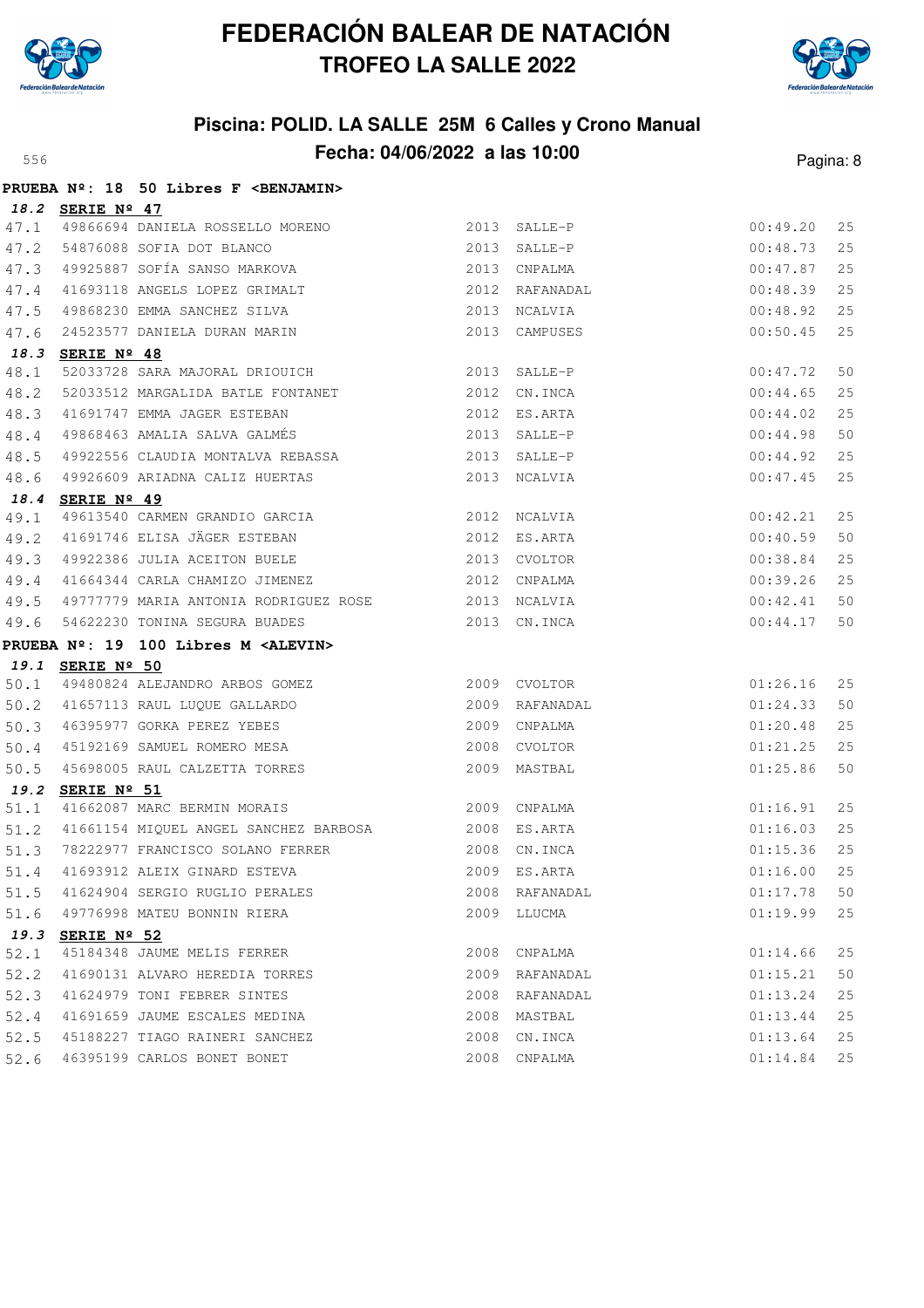



|      |                  |                                                  |              |                | ı ayına. |    |
|------|------------------|--------------------------------------------------|--------------|----------------|----------|----|
|      |                  | PRUEBA Nº: 19 100 Libres M <alevin></alevin>     |              |                |          |    |
|      | 19.4 SERIE Nº 53 |                                                  |              |                |          |    |
|      |                  | 53.1 41691011 MIQUEL GAYA FONS                   |              | 2009 SALLE-P   | 01:12.28 | 25 |
|      |                  | 53.2 45189527 GUIEM MAS HERNANDEZ                |              | 2008 CVOLTOR   | 01:12.54 | 50 |
|      |                  | 53.3 41660313 MIQUEL ADROVER RIGO                |              | 2008 FELANITX  | 01:07.43 | 25 |
|      |                  | 53.4 46390956 DANIEL SERRA MARTINEZ              | 2009         | SALLE-P        | 01:10.44 | 50 |
| 53.5 |                  | 41660624 ANTONI FERRER SOLER                     |              | 2008 ES.ARTA   | 01:11.29 | 25 |
| 53.6 |                  | 43481558 SEBASTIA RAMON FERRER                   |              | 2008 SALLE-P   | 01:12.85 | 25 |
|      | 19.5 SERIE Nº 54 |                                                  |              |                |          |    |
| 54.1 |                  | 45372929 JOAN GOMEZ RIERA                        | 2008 MASTBAL |                | 01:08.75 | 50 |
|      |                  | 54.2 45187416 LLUC GARI CARRASCO                 | 2008 MASTBAL |                | 01:07.89 | 50 |
|      |                  | 54.3 49928399 IVAN CARDEÑOSA SECHENKOV           |              | 2008 SALLE-P   | 01:02.89 | 25 |
|      |                  | 54.4 46397767 MARCOS SIQUIER RIPOLL 2008 CNPALMA |              |                | 01:04.33 | 25 |
| 54.5 |                  |                                                  |              |                | 01:08.63 | 50 |
| 54.6 |                  | 49919636 MIQUEL DAVIU BALLESTER 2009 LLUCMA      |              |                | 01:08.85 | 50 |
|      | 19.6 SERIE Nº 55 |                                                  |              |                |          |    |
| 55.1 |                  | 45193431 TRISTAN SANTOS VILLALONGA               | 2009 CNPALMA |                | 01:02.20 | 25 |
| 55.2 |                  |                                                  |              |                | 01:00.97 | 25 |
| 55.3 |                  | 00342128 NICOLAS HUTHER                          | 2008 CVOLTOR |                | 00:59.39 | 25 |
| 55.4 |                  | 78223023 NOAH TORRICO RUIZ                       | 2008 CVOLTOR |                | 00:59.68 | 25 |
| 55.5 |                  | 49609031 GABRIEL BARCELO CASTAÑER                |              | 2008 SALLE-P   | 01:02.12 | 25 |
| 55.6 |                  | 45371479 MARC GAYA BISQUERRA                     | 2008 CN.INCA |                | 01:02.28 | 25 |
|      |                  | PRUEBA Nº: 20 100 Libres F <alevin></alevin>     |              |                |          |    |
|      | 20.1 SERIE Nº 56 |                                                  |              |                |          |    |
|      |                  | 56.2 41662716 FATIMA BOUNOUCH BORDOY             |              | 2011 MASTBAL   | S.T.     |    |
|      |                  | 56.3 52031681 EMMA MARTINEZ FERRER               |              | 2011 CN.INCA   | 01:47.23 | 25 |
| 56.4 |                  | 46389753 JULIA CROS CRESPI                       |              | 2010 MASTBAL   | 01:56.28 | 25 |
| 56.5 |                  | 49608297 PAULA SANS PASCUAL                      |              | 2011 LLUCMA    | S.T.     |    |
|      | 20.2 SERIE Nº 57 |                                                  |              |                |          |    |
| 57.1 |                  | 54631302 MARIA NADAL LONARDONI                   |              | 2011 CAMPUSES  | 01:38.69 | 25 |
| 57.2 |                  | 49482204 PAULA EGEA RUIZ                         |              | 2011 SALLE-P   | 01:30.60 | 25 |
|      |                  | 57.3 38446231 INES ILIANOVA NEDELTCHEV           |              | 2011 RAFANADAL | 01:26.46 | 50 |
|      |                  | 57.4 41663087 ALBA RIBA OLIVES                   |              | 2011 CAMPUSES  | 01:29.87 | 25 |
| 57.5 |                  | 49613856 PILAR JAUME MORAN                       |              | 2011 CN. INCA  | 01:32.10 | 25 |
| 20.3 | SERIE Nº 58      |                                                  |              |                |          |    |
| 58.1 |                  | 49771065 AINA MORAGUES CARDELL                   | 2011         | LLUCMA         | 01:23.87 | 25 |
| 58.2 |                  | 55088313 MARIA GINARD RIGO                       | 2010         | CVOLTOR        | 01:22.22 | 25 |
| 58.3 |                  | 41697917 MARTA GOMEZ RIERA                       | 2011         | MASTBAL        | 01:22.41 | 50 |
| 58.4 |                  | 49779461 MARTA AMENGUAL GARCIA                   | 2010         | CVOLTOR        | 01:22.17 | 25 |
| 58.5 |                  | 41663217 LAIA CALIZ HUERTAS                      | 2011         | NCALVIA        | 01:23.62 | 25 |
| 58.6 |                  | 20551190 MALENA CANET PONS                       | 2011         | CN.INCA        | 01:24.93 | 25 |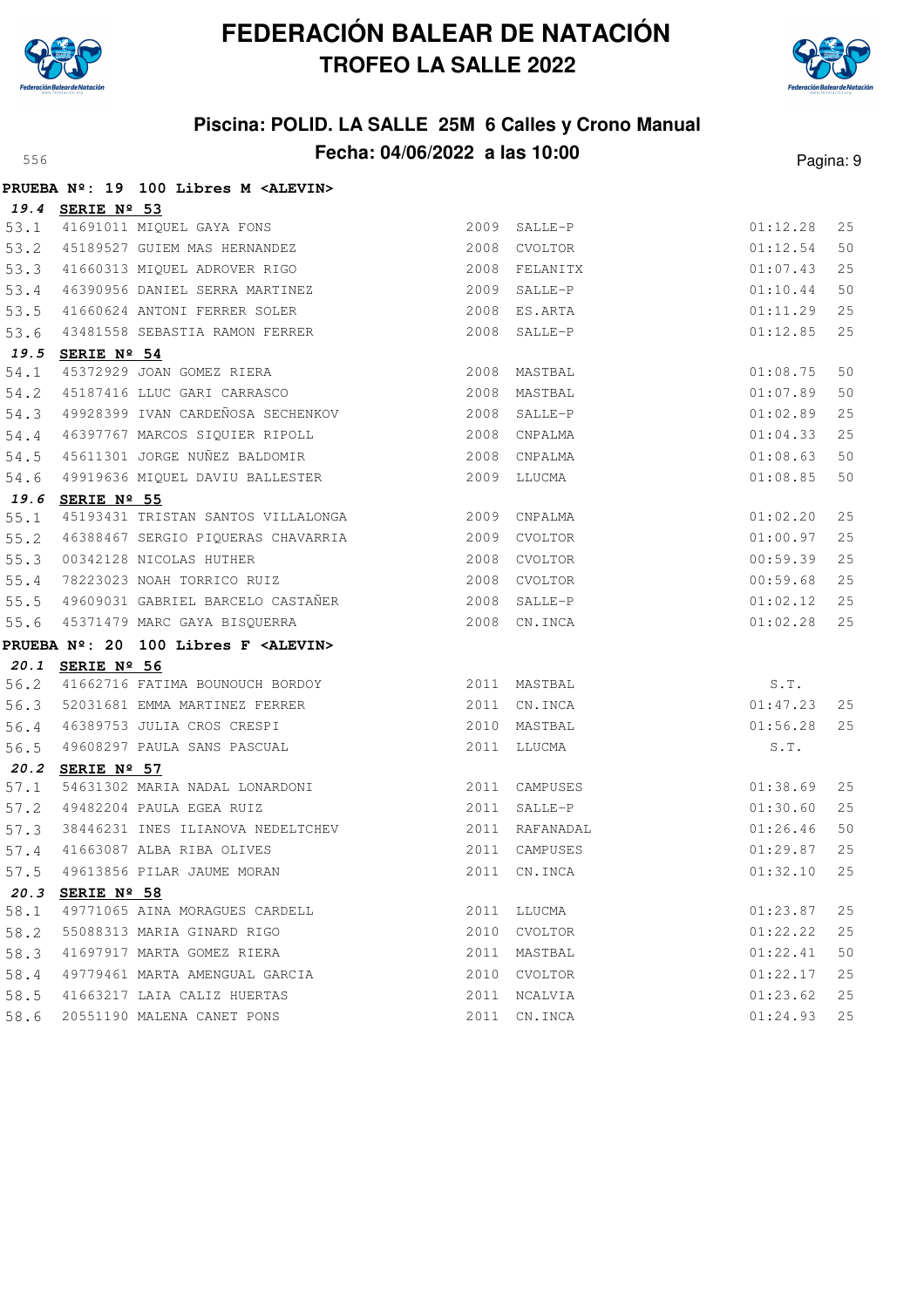



|      |                  | PRUEBA Nº: 20 100 Libres F <alevin></alevin>             |      |               |          |          |    |
|------|------------------|----------------------------------------------------------|------|---------------|----------|----------|----|
|      | 20.4 SERIE Nº 59 |                                                          |      |               |          |          |    |
| 59.1 |                  | 41692898 MARTA MAIMO FUSTER                              |      | 2011 FELANITX |          | 01:19.06 | 25 |
| 59.2 |                  | 49611713 LUCIA SANCHEZ PORCEL                            | 2011 | MASTBAL       |          | 01:18.70 | 25 |
| 59.3 |                  | 49608892 AINHOA CAMPUZANO RAMOS                          | 2010 | SALLE-P       |          | 01:16.04 | 25 |
| 59.4 |                  | 49868806 CECILIA NOCERAS SANCHEZ                         |      | 2010 CN.INCA  |          | 01:17.90 | 25 |
| 59.5 |                  | 46394621 CATERINA OBRADOR PALMER                         | 2010 | FELANITX      |          | 01:20.05 | 50 |
| 59.6 |                  | 41660725 CELIA CARRIO LLABRES                            | 2010 | RAFANADAL     |          | 01:19.13 | 25 |
| 60.1 | 20.5 SERIE Nº 60 | 49611179 CARLA ARTEAGA MOLINA                            |      | 2010 CVOLTOR  |          | 01:13.06 | 25 |
| 60.2 |                  | 49610886 AZAHARA LLOMPART PORTAS                         | 2010 | CNPALMA       |          | 01:10.41 | 25 |
| 60.3 |                  | 49610392 ISABEL BERGAS COMAS                             | 2010 | SALLE-P       |          | 01:08.26 | 25 |
| 60.4 |                  | 46397615 MARIA ANGELA BARCELO CASTANER                   | 2010 | SALLE-P       |          | 01:10.26 | 25 |
| 60.5 |                  | 49919590 MARIA SARMIENTO CANO                            | 2011 | SALLE-P       |          | 01:11.99 | 25 |
| 60.6 |                  | 41662624 PAULA ENRIOUE ALORDA                            |      | 2011 SALLE-P  |          | 01:15.84 | 25 |
|      |                  |                                                          |      |               |          |          |    |
|      | 21.1 SERIE Nº 61 | PRUEBA $N^2$ : 21 $4x50$ Estilos X <benjamin></benjamin> |      |               |          |          |    |
| 61.1 | 01268            | CAMPUSES BENJAMIN                                        |      | CAMPUSES      | BENJAMIN | S.T.     |    |
| 61.2 | 01243            | CN.INCA BENJAMIN                                         |      | CN.INCA       | BENJAMIN | S.T.     |    |
| 61.3 | 00877            | CVOLTOR BENJAMIN                                         |      | CVOLTOR       | BENJAMIN | S.T.     |    |
| 61.4 | 01378            | FELANITX BENJAMIN                                        |      | FELANITX      | BENJAMIN | S.T.     |    |
| 61.5 | 00056            | CNPALMA BENJAMIN                                         |      | CNPALMA       | BENJAMIN | S.T.     |    |
| 61.6 | 00848            | SALLE-P BENJAMIN <a></a>                                 |      | SALLE-P       | BENJAMIN | S.T.     |    |
|      |                  | PRUEBA $N^2$ : 22 4x50 Estilos X <alevin></alevin>       |      |               |          |          |    |
|      | 22.1 SERIE Nº 62 |                                                          |      |               |          |          |    |
| 62.1 | 00848            | SALLE-P ALEVIN <a></a>                                   |      | SALLE-P       | ALEVIN   | S.T.     |    |
| 62.2 | 00877            | CVOLTOR ALEVIN                                           |      | CVOLTOR       | ALEVIN   | S.T.     |    |
| 62.3 | 00056            | CNPALMA ALEVIN                                           |      | CNPALMA       | ALEVIN   | S.T.     |    |
| 62.4 | 01291            | LLUCMA ALEVIN                                            |      | LLUCMA        | ALEVIN   | S.T.     |    |
| 62.5 | 01378            | FELANITX ALEVIN                                          |      | FELANITX      | ALEVIN   | S.T.     |    |
|      |                  | PRUEBA Nº: 23 4x50 Libres M <infantil></infantil>        |      |               |          |          |    |
|      | 23.1 SERIE Nº 63 |                                                          |      |               |          |          |    |
| 63.2 | 00056            | CNPALMA INFANTIL                                         |      | CNPALMA       | INFANTIL | S.T.     |    |
| 63.3 | 00877            | CVOLTOR INFANTIL                                         |      | CVOLTOR       | INFANTIL | S.T.     |    |
| 63.4 | 01728            | RAFANADAL INFANTIL                                       |      | RAFANADAL     | INFANTIL | S.T.     |    |
| 63.5 | 00848            | SALLE-P INFANTIL <a></a>                                 |      | SALLE-P       | INFANTIL | S.T.     |    |
|      |                  | PRUEBA Nº: 24 4x50 Libres F <infantil></infantil>        |      |               |          |          |    |
|      | 24.1 SERIE Nº 64 |                                                          |      |               |          |          |    |
| 64.1 | 01268            | CAMPUSES INFANTIL                                        |      | CAMPUSES      | INFANTIL | S.T.     |    |
| 64.2 | 01291            | LLUCMA INFANTIL                                          |      | LLUCMA        | INFANTIL | S.T.     |    |
| 64.3 | 01378            | FELANITX INFANTIL                                        |      | FELANITX      | INFANTIL | S.T.     |    |
| 64.4 | 00877            | CVOLTOR INFANTIL                                         |      | CVOLTOR       | INFANTIL | S.T.     |    |
| 64.5 | 00056            | CNPALMA INFANTIL                                         |      | CNPALMA       | INFANTIL | S.T.     |    |
| 64.6 | 00848            | SALLE-P INFANTIL <a></a>                                 |      | SALLE-P       | INFANTIL | S.T.     |    |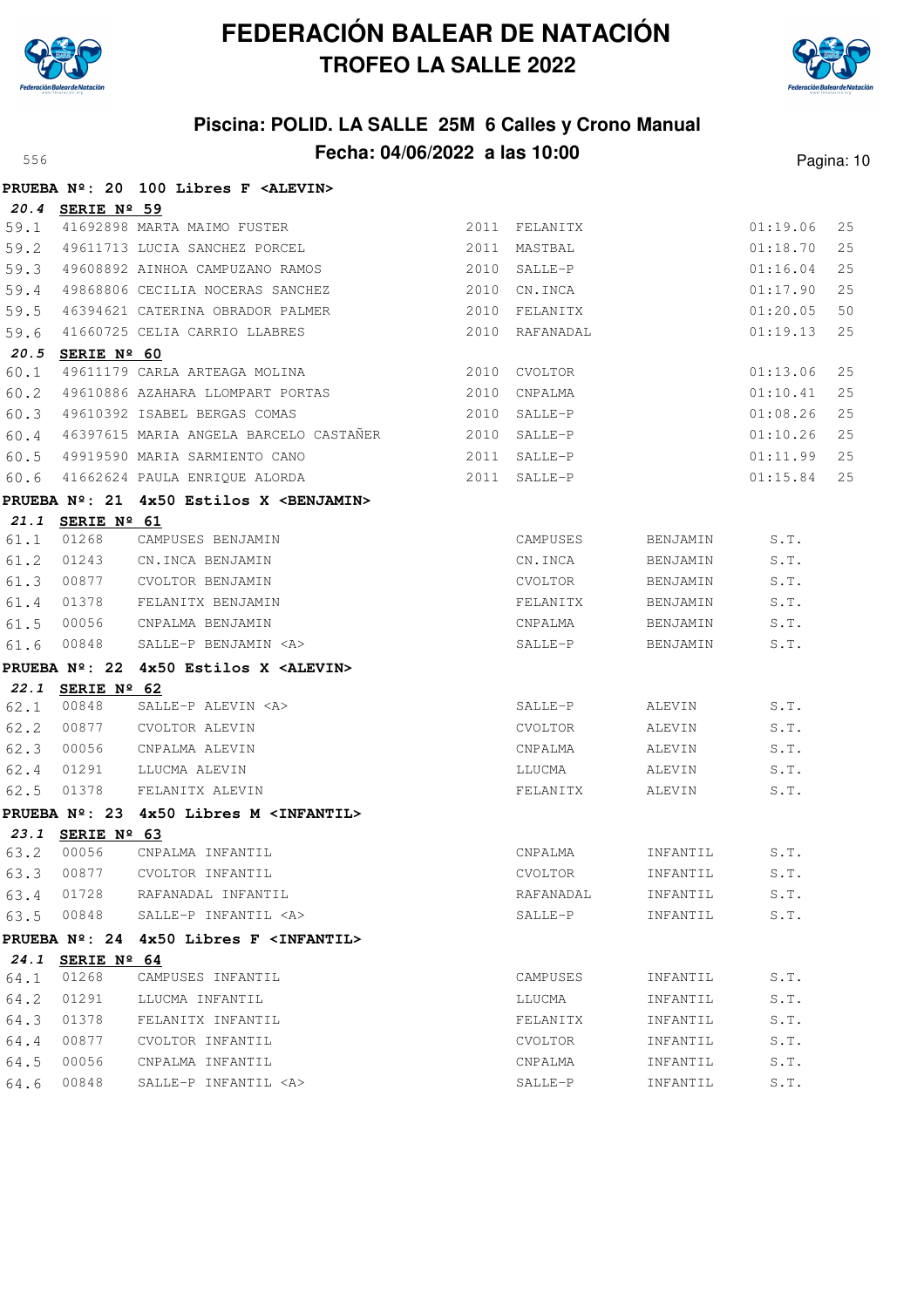



|      |                  | PRUEBA Nº: 25 4x50 Libres M < JUN-ABS>               |      |                |         |          |    |
|------|------------------|------------------------------------------------------|------|----------------|---------|----------|----|
|      | 25.1 SERIE Nº 65 |                                                      |      |                |         |          |    |
| 65.2 | 00877            | CVOLTOR JUN-ABS                                      |      | CVOLTOR        | JUN-ABS | S.T.     |    |
|      | 65.3 00056       | CNPALMA JUN-ABS                                      |      | CNPALMA        | JUN-ABS | S.T.     |    |
| 65.4 | 01291            | LLUCMA JUN-ABS                                       |      | LLUCMA         | JUN-ABS | S.T.     |    |
|      | 65.5 00848       | SALLE-P JUN-ABS <a></a>                              |      | SALLE-P        | JUN-ABS | S.T.     |    |
|      |                  | PRUEBA Nº: 26 4x50 Libres F < JUN-ABS>               |      |                |         |          |    |
|      | 26.1 SERIE Nº 66 |                                                      |      |                |         |          |    |
|      | 66.2 00848       | SALLE-P JUN-ABS <a></a>                              |      | SALLE-P        | JUN-ABS | S.T.     |    |
| 66.3 | 00056            | CNPALMA JUN-ABS                                      |      | CNPALMA        | JUN-ABS | S.T.     |    |
| 66.4 | 00877            | CVOLTOR JUN-ABS                                      |      | CVOLTOR        | JUN-ABS | S.T.     |    |
|      |                  | PRUEBA Nº: 27 100 Mariposa M <inf a="" abs=""></inf> |      |                |         |          |    |
|      | 27.1 SERIE Nº 67 |                                                      |      |                |         |          |    |
| 67.1 |                  | 41691059 IVAN TRIBALDOS LOPEZ                        |      | 2000 LLUCMA    |         | S.T.     |    |
| 67.2 |                  | 43480370 JAUME RIBAS MONSERRAT                       |      | 2001 LLUCMA    |         | S.T.     |    |
|      |                  | 67.3 43205973 SALVADOR REYNES VALLVERDU              |      | 2002 CNPALMA   |         | S.T.     |    |
| 67.4 |                  | 43471880 JORDI CINTA PEREZ                           |      | 2005 CN.INCA   |         | S.T.     |    |
| 67.5 |                  | 01653059 DANIEL MAURER                               |      | 2005 SALLE-P   |         | S.T.     |    |
|      | 27.2 SERIE Nº 68 |                                                      |      |                |         |          |    |
| 68.1 |                  | 43233522 ALFONSO REINA MORENO                        |      | 2005 SALLE-P   |         | S.T.     |    |
| 68.2 |                  | 21225013 ADAM DIB                                    | 2007 | CAMPUSES       |         | 01:16.95 | 50 |
| 68.3 |                  | 41621263 ADRIAN ACEDO PERPATH                        |      | 2007 RAFANADAL |         | 01:10.99 | 50 |
| 68.4 |                  | 45192573 NICOLAS BLAS STÜDE                          |      | 2007 SALLE-P   |         | 01:13.09 | 25 |
| 68.5 |                  | 43477211 ALBERTO EGEA RUIZ                           |      | 2007 SALLE-P   |         | 01:22.63 | 50 |
| 68.6 |                  | 43463950 ALEJANDRO ARIAS GOMILA                      |      | 2004 LLUCMA    |         | S.T.     |    |
|      | 27.3 SERIE Nº 69 |                                                      |      |                |         |          |    |
| 69.1 |                  | 43227645 DANIEL LLOMPART BARRERA                     |      | 2005 SALLE-P   |         | 01:03.78 | 50 |
| 69.2 |                  | 43476590 OLIVER TOLEDO PANIAGUA                      |      | 2007 MASTBAL   |         | 01:02.67 | 50 |
| 69.3 |                  | 43478908 ADRIA SARD PUIGROS                          |      | 2001 CNPALMA   |         | 00:57.03 | 25 |
| 69.4 |                  | 45691572 ANDREAS CARRASCAL GUILCHENKO                |      | 2006 CNPALMA   |         | 01:00.14 | 50 |
| 69.5 |                  | 45693046 CIRO ASCANIO SAIZ                           |      | 2006 CNPALMA   |         | 01:02.75 | 50 |
| 69.6 |                  | 43470583 PAU REY GARCIA                              |      | 2007 NCALVIA   |         | 01:03.03 | 25 |
|      |                  | PRUEBA Nº: 28 100 Mariposa F <inf a="" abs=""></inf> |      |                |         |          |    |
|      | 28.1 SERIE Nº 70 |                                                      |      |                |         |          |    |
| 70.2 |                  | 49770483 SILVIA PEREZ CAMACHO                        |      | 2008 SALLE-P   |         | 01:28.47 | 50 |
| 70.3 |                  | 46390955 MARTINA SERRA MARTINEZ                      |      | 2009 SALLE-P   |         | 01:22.74 | 50 |
| 70.4 |                  | 43471829 ELSA MARTINEZ ESTEVA                        |      | 2007 SALLE-P   |         | 01:26.57 | 50 |
| 70.5 |                  | 46396813 CARLOTA ROJO CAPA                           |      | 2009 LLUCMA    |         | 01:28.93 | 50 |
| 28.2 | SERIE Nº 71      |                                                      |      |                |         |          |    |
| 71.1 |                  | 43476920 LUCIA DEL VALLE MARIN                       |      | 2007 CAMPUSES  |         | 01:19.69 | 50 |
| 71.2 |                  | 46388014 AINA THOMAS TABERNER                        |      | 2006 CNPALMA   |         | 01:18.76 | 50 |
| 71.3 |                  | 43479700 AGNES MAYOL SERRA                           | 2007 | SALLE-P        |         | 01:15.10 | 50 |
| 71.4 |                  | 45697326 AINA GONZALEZ CAPLLONCH                     | 2007 | SALLE-P        |         | 01:18.61 | 50 |
| 71.5 |                  | 03086090 LUCIA BRIGUGLIO                             |      | 2009 SALLE-P   |         | 01:19.36 | 50 |
|      |                  |                                                      |      |                |         |          |    |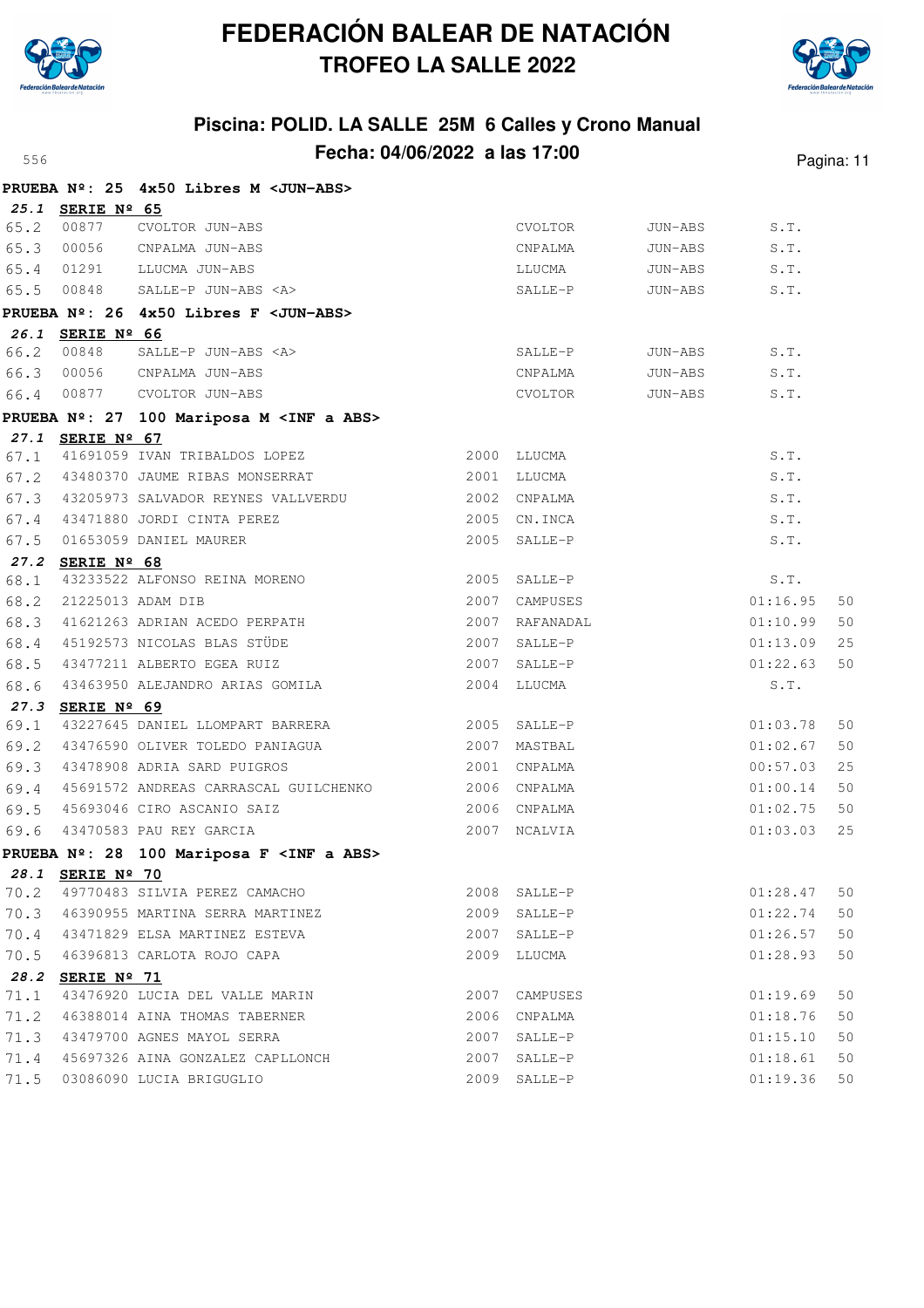



|      |                  | PRUEBA Nº: 28 100 Mariposa F <inf a="" abs=""></inf> |      |               |          |    |
|------|------------------|------------------------------------------------------|------|---------------|----------|----|
|      | 28.3 SERIE Nº 72 | 72.1 49925383 MARTA SANDIN POLO                      |      | 2007 SALLE-P  | 01:13.16 | 50 |
|      |                  | 72.2 45370765 AINA FERNANDEZ BERTH                   | 2008 | CVOLTOR       | 01:11.71 | 50 |
|      |                  | 72.3 41662594 ESTHER PENALVA CAÑELLAS                |      |               |          |    |
|      |                  |                                                      |      | 2007 SALLE-P  | 01:11.27 | 50 |
| 72.4 |                  | 43473466 CLAUDIA GELABERT RUBIO                      | 2007 | CNPALMA       | 01:10.74 | 25 |
| 72.5 |                  | 45691319 BEATRIZ GIJON CASTRO                        |      | 2009 SALLE-P  | 01:12.54 | 50 |
| 72.6 |                  | 43233035 LAURA SIMO PEREZ                            |      | 2005 SALLE-P  | 01:13.65 | 25 |
|      | 28.4 SERIE Nº 73 |                                                      |      |               |          |    |
| 73.1 |                  | 41543010 CARME GOMEZ CAMPINS                         |      | 2003 CNPALMA  | 01:10.14 | 25 |
| 73.2 |                  | 49868937 CARLA LLABRES PEDRET                        |      | 2006 SALLE-P  | 01:08.63 | 25 |
| 73.3 |                  | 41543011 FRANCETTE GOMEZ CAMPINS                     | 2005 | CNPALMA       | 01:08.27 | 25 |
| 73.4 |                  | 45187152 AITANA ROMAN ANDUJAR                        | 2002 | CNPALMA       | 01:08.39 | 25 |
| 73.5 |                  | 41664031 SOFIA BARRIOS GIORNO                        |      | 2005 CNPALMA  | 01:09.44 | 50 |
| 73.6 |                  | 41659557 MARGALIDA CERDA MANRESA                     | 2007 | FELANITX      | 01:11.23 | 50 |
|      | 28.5 SERIE Nº 74 |                                                      |      |               |          |    |
| 74.1 |                  | 45614991 ELISABETH ABAD NUÑEZ                        |      | 2008 CNPALMA  | 01:08.56 | 50 |
|      |                  | 74.2 46394473 NEREA CASTAÑER NOGUERA                 |      | 2003 CVOLTOR  | 01:07.50 | 25 |
| 74.3 |                  | 04346837 JOSHA VERMEER                               |      | 2006 SALLE-P  | 01:07.27 | 50 |
| 74.4 |                  | 78223022 KIARA TORRICO RUIZ                          |      | 2005 CVOLTOR  | 01:06.83 | 25 |
| 74.5 |                  | 46389239 LEYRE LUMBRERAS ROJO                        |      | 2006 SALLE-P  | 01:07.68 | 25 |
|      |                  | 74.6 43573918 NADIA CORRADINI KOPECKA                |      | 2005 SALLE-P  | 01:08.23 | 25 |
|      |                  | PRUEBA Nº: 29 100 Espalda M <inf a="" abs=""></inf>  |      |               |          |    |
|      | 29.1 SERIE Nº 75 |                                                      |      |               |          |    |
| 75.2 |                  | 46390814 ANTONI ALBERT TRIAY SERRA 2007 CNMURO       |      |               | S.T.     |    |
|      |                  | 75.3 41619398 DANIEL SERVERA GODOY                   |      | 2006 ES.ARTA  | 01:06.33 | 25 |
|      |                  | 75.4 41663102 ALEXANDRU MEDREA PADURE                |      | 2007 CNPALMA  | 01:11.83 | 50 |
|      | 29.2 SERIE Nº 76 |                                                      |      |               |          |    |
| 76.2 |                  | 45192768 MARC CASTRO ARQUES                          |      | 2007 CAMPUSES | 01:07.46 | 50 |
|      |                  | 76.3 43473869 JAVIER LOPEZ GUILLEN                   |      | 2006 CN.INCA  | 01:01.36 | 50 |
|      |                  | 76.4 43470663 MARCOS SANCHEZ GONZALEZ                |      | 2004 SALLE-P  | 01:00.78 | 25 |
|      |                  | 76.5 45693738 JAUME PONS SANTAMARIA                  |      | 2006 CNMURO   | 01:08.69 | 50 |
|      |                  | PRUEBA Nº: 30 100 Espalda F <inf a="" abs=""></inf>  |      |               |          |    |
| 30.1 | SERIE Nº 77      |                                                      |      |               |          |    |
| 77.1 |                  | 46390096 MARINA IGUAL SALOM                          | 2008 | CAMPUSES      | 01:27.65 | 50 |
| 77.2 |                  | 41659846 MARIA CIRER CABOT                           | 2009 | CNPALMA       | 01:24.18 | 50 |
| 77.3 |                  | 41661081 NEUS MAS ALCON                              | 2009 | FELANITX      | 01:21.77 | 25 |
| 77.4 |                  | 45613777 NEUS GREGORIO RIERA                         | 2009 | CVOLTOR       | 01:21.82 | 25 |
| 77.5 |                  | 45189548 MARTA SERRA REGAL                           | 2007 | CN.INCA       | 01:26.33 | 50 |
| 77.6 |                  | 45370786 LUCIA ROSER DE HOYOS                        | 2008 | CAMPUSES      | S.T.     |    |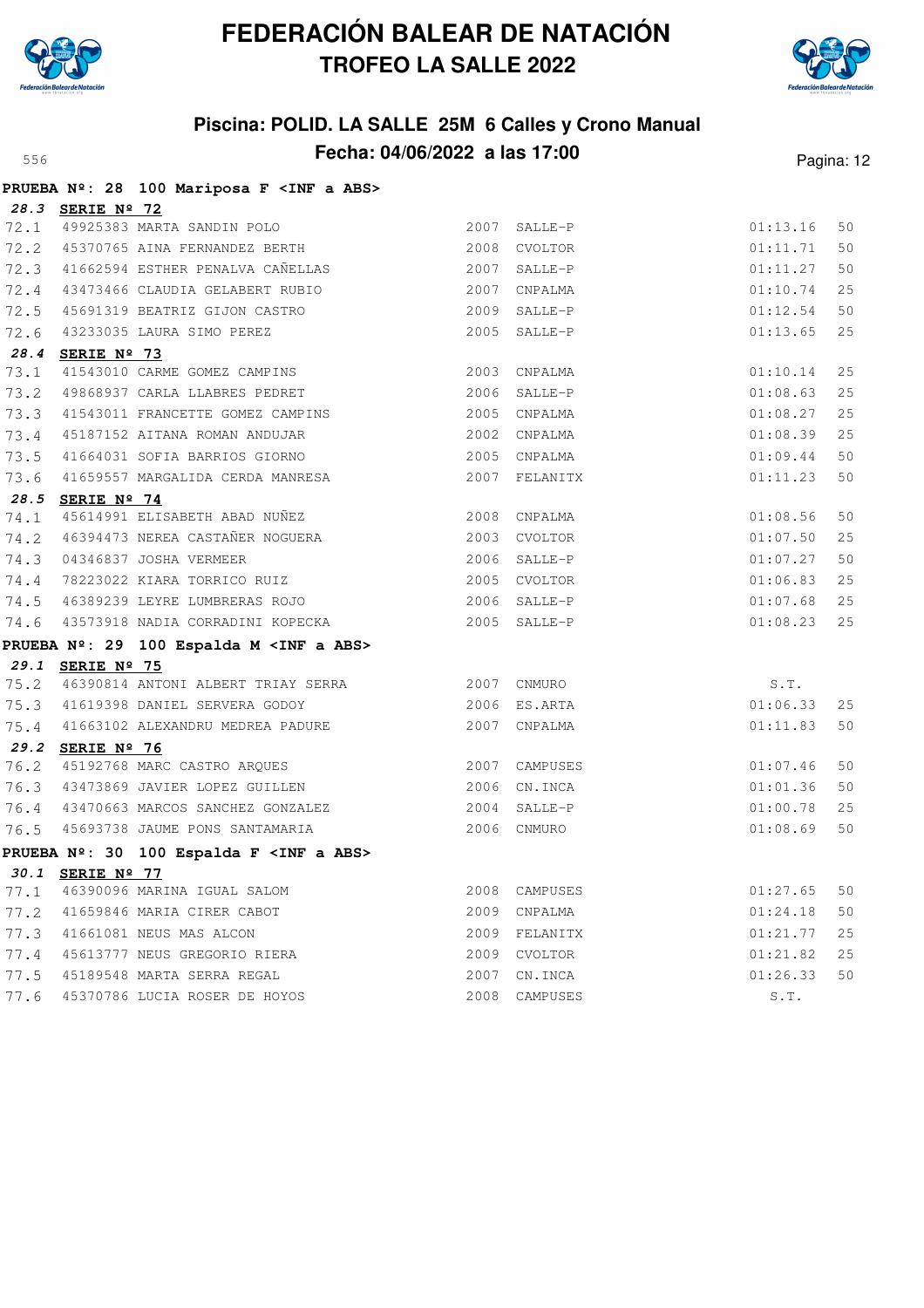



|      |                  | PRUEBA Nº: 30 100 Espalda F <inf a="" abs=""></inf>                                                                                                        |      |                |                      |    |
|------|------------------|------------------------------------------------------------------------------------------------------------------------------------------------------------|------|----------------|----------------------|----|
|      | 30.2 SERIE Nº 78 |                                                                                                                                                            |      |                |                      |    |
|      |                  | 78.1 45614937 AUREA PALMER FRAU<br>78.2 49868938 JULIA LLABRES PEDRET                                                                                      |      | 2006 CNPALMA   | 01:19.12             | 50 |
|      |                  |                                                                                                                                                            |      | 2009 SALLE-P   | 01:15.40             | 50 |
|      |                  | 78.3 45193097 JOANA MARIA SIERRA RIERA                                                                                                                     |      | 2008 CAMPUSES  | 01:10.76             | 25 |
|      |                  | 78.4 45614889 MARIA REINA MORENO<br>78.5 47433046 ALBA PRATS MARTINEZ<br>78.6 46388063 ANA HERNANDEZ CERDO                                                 | 2007 | SALLE-P        | 01:12.06             | 25 |
|      |                  |                                                                                                                                                            |      | 2007 PORTUS    | 01:16.09             | 25 |
|      |                  |                                                                                                                                                            | 2008 | SALLE-P        | 01:21.99             | 50 |
|      | 30.3 SERIE Nº 79 |                                                                                                                                                            |      |                |                      |    |
| 79.1 |                  | 43475079 SARAH HOLGADO BARAHONA 2007 CNPALMA                                                                                                               |      |                | 01:12.05             | 50 |
|      |                  | 79.2 41622760 ANGELS MARTI GINARD 2006 ES.ARTA                                                                                                             |      |                | 01:07.61             | 25 |
|      |                  | 79.3 49923806 MARIONA MANRESA MALBERTI                                                                                                                     |      | 2006 SALLE-P   | 01:07.53             | 50 |
|      |                  | 79.4 43481556 AINA TOMAS TOMAS                                                                                                                             |      | 2008 CAMPUSES  | 01:09.32             | 50 |
|      |                  | 79.5 41622239 MARINA DIAZ PERELLO 2007 FELANITX                                                                                                            |      |                | 01:10.94             | 50 |
|      |                  | 79.6 45193826 Mª VICTORIA CAÑADILLAS SMOLOVA 2008 CNPALMA                                                                                                  |      |                | 01:10.25             | 25 |
|      |                  | PRUEBA Nº: 31 100 Braza M <inf a="" abs=""></inf>                                                                                                          |      |                |                      |    |
|      | 31.1 SERIE Nº 80 |                                                                                                                                                            |      |                |                      |    |
|      |                  | 80.1 46392451 MARC FALCO GUILLEM 2003 SALLE-P                                                                                                              |      |                | S.T.                 |    |
|      |                  | 80.2 41623479 ANDREU APARICIO TERRAZAS 2006 CN.INCA                                                                                                        |      |                | 01:35.23             | 50 |
|      |                  |                                                                                                                                                            |      | 2007 CN.INCA   | 01:27.62             | 25 |
|      |                  |                                                                                                                                                            |      | 2007 RAFANADAL | 01:30.11             | 50 |
|      |                  |                                                                                                                                                            |      | 2002 SALLE-P   | S.T.                 |    |
|      |                  | 80.3 45696312 POL VALLESPIR TORAN<br>80.4 41658921 PAU BLANCO CASTILLO<br>80.5 43199949 KEVIN RUIZ BIOJO<br>80.6 07704218 DENIS MOLNAR<br>31 2 SEPIT Nº 01 |      | 2004 CNPALMA   | S.T.                 |    |
|      | 31.2 SERIE Nº 81 |                                                                                                                                                            |      |                |                      |    |
| 81.1 |                  | 41659641 ANGEL MUÑOZ ARTIGUES                                                                                                                              |      | 2006 RAFANADAL | 01:23.34             | 25 |
| 81.2 |                  | 46392835 DIEGO AMOR SORIANO 600 2005 LLUCMA                                                                                                                |      |                | 01:22.69             | 50 |
| 81.3 |                  | 43478107 SEBASTIA CRESPI LLOMPART                                                                                                                          |      | 2001 CN.INCA   | 01:19.54             | 25 |
| 81.4 |                  | 41663833 ALBERT PORTER VICENS<br>41661947 TOMEU JULIA MAIMO                                                                                                |      | 2005 SALLE-P   | 01:19.86             | 25 |
| 81.5 |                  |                                                                                                                                                            |      | 2007 FELANITX  | 01:21.65             | 25 |
| 81.6 |                  | 45190494 GABRIEL JOHN CENA ESMERALDA 2007 MASTBAL                                                                                                          |      |                | 01:28.13             | 50 |
|      | 31.3 SERIE Nº 82 | 45697045 MARTIN VILI GRIGOROV 2005 CNPALMA                                                                                                                 |      |                |                      |    |
| 82.1 |                  |                                                                                                                                                            |      |                | 01:16.68             | 25 |
|      |                  | 82.2 43466210 MARCOS RUIZ MARTIN 62.3 45614938 GUILLEM FEMENIA CRESPI (2005 SALLE-P                                                                        |      |                | 01:14.59             | 25 |
|      |                  |                                                                                                                                                            |      |                | 01:12.93             | 25 |
| 82.4 |                  | 20000880 SACHA GIBBS                                                                                                                                       |      | 2005 CNPALMA   | 01:13.85             | 25 |
|      |                  | 82.5 45698049 XISCO QUINTANILLA GUTIERREZ                                                                                                                  | 2007 | CNPALMA        | 01:18.04             | 50 |
|      |                  | 82.6 45613692 JOAN BORDOY TASCON                                                                                                                           |      | 2007 NCALVIA   | 01:17.22             | 25 |
| 83.1 | 31.4 SERIE Nº 83 | 43463961 ADRIAN GUERRERO LOPEZ                                                                                                                             |      | 2001 SALLE-P   |                      | 50 |
|      |                  | 01876455 KEVIN NICOLAS RADU                                                                                                                                |      | 2006 CNPALMA   | 01:13.49<br>01:12.58 | 50 |
| 83.2 |                  |                                                                                                                                                            |      | 2007 MASTBAL   | 01:10.28             |    |
| 83.3 |                  | 49922759 JAVIER HERNANDEZ VILLAR<br>43198413 JOEL TRETT OLIVER                                                                                             |      |                |                      | 50 |
| 83.4 |                  |                                                                                                                                                            |      | 2002 CNPALMA   | 01:11.37             | 50 |
|      |                  | 83.5 45699211 SAMUEL DIAZ GUERRERO                                                                                                                         |      | 2003 CNPALMA   | 01:13.41             | 50 |
|      |                  | 83.6 45192656 GERARD DOMENECH DE LA IGLESIA                                                                                                                |      | 2007 CAMPUSES  | 01:12.76             | 25 |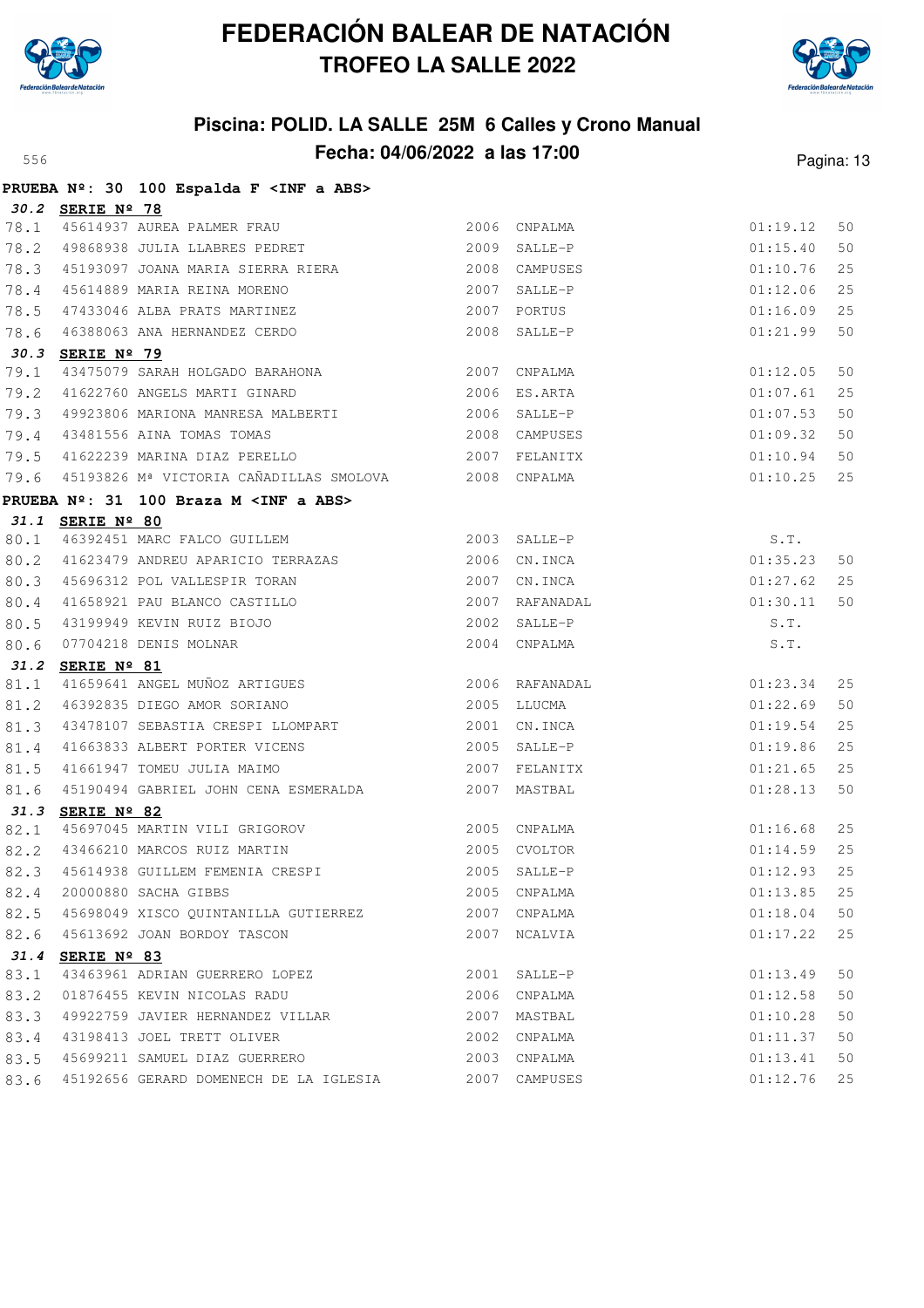



|      |                      | PRUEBA Nº: 32 100 Braza F <inf a="" abs=""></inf>                                                                |      |                |          |    |
|------|----------------------|------------------------------------------------------------------------------------------------------------------|------|----------------|----------|----|
|      | 32.1 SERIE Nº 84     |                                                                                                                  |      |                |          |    |
| 84.2 |                      | 46392188 NEREA CASTILLO LOPEZ<br>01579553 ESTELLA LLUM TONRATH                                                   |      | 2008 NCALVIA   | S.T.     |    |
| 84.3 |                      |                                                                                                                  |      | 2007 CAMPUSES  | S.T.     |    |
| 84.4 |                      | 41709410 MARTA JULIA MARTORELL                                                                                   |      | 2007 FELANITX  | S.T.     |    |
|      | 32.2 SERIE Nº 85     |                                                                                                                  |      |                |          |    |
| 85.2 |                      | 45611917 MARTA LLIZO ARROM                                                                                       |      | 2007 CN. INCA  | 01:42.96 | 25 |
| 85.3 |                      | 49919717 ERIKA HERREROS LOPEZ                                                                                    | 2007 | SALLE-P        | 01:37.90 | 50 |
| 85.4 |                      | 49614755 NEUS MARCO ESCRIBANO                                                                                    |      | 2009 SALLE-P   | 01:40.46 | 25 |
| 85.5 |                      | 41661137 LAURA JAREÑO PERELLO                                                                                    |      | 2009 RAFANADAL | 01:45.68 | 50 |
|      | 32.3 SERIE Nº 86     |                                                                                                                  |      |                |          |    |
| 86.1 |                      | 41623989 EMMA GRIMALT OBRADOR                                                                                    |      | 2006 FELANITX  | 01:33.64 | 50 |
| 86.2 |                      | 00969372 ELENA ALEXANDRA ILIE<br>49770484 MARIOLA PEREZ CAMACHO                                                  |      | 2008 RAFANADAL | 01:32.30 | 50 |
| 86.3 |                      |                                                                                                                  |      | 2008 SALLE-P   | 01:30.91 | 50 |
| 86.4 |                      | 46395107 SOFIA LOPEZ GUILLEN                                                                                     |      | 2009 CN.INCA   | 01:30.12 | 25 |
| 86.5 |                      | 45185729 MIREIA VANRELL MENENDEZ                                                                                 | 2007 | CNPALMA        | 01:32.91 | 50 |
| 86.6 |                      | 41692348 PILAR FEMENIAS GARCIA                                                                                   |      | 2008 RAFANADAL | 01:36.73 | 50 |
| 32.4 | SERIE $N^{\circ}$ 87 |                                                                                                                  |      |                |          |    |
| 87.1 |                      | 45697729 PAULA MELIS FERRER 2009 CNPALMA                                                                         |      |                | 01:28.43 | 50 |
| 87.2 |                      | 45184949 CLAUDIA FRANCO ROSSELLO<br>2008 CNPALMA<br>11002000 LAIA REUS SANS<br>43480417 MARIA BURGUERA MOREY<br> |      |                | 01:22.30 | 25 |
| 87.3 |                      |                                                                                                                  |      | 2009 CN. INCA  | 01:21.27 | 25 |
| 87.4 |                      |                                                                                                                  |      | 2003 CNPALMA   | 01:21.35 | 25 |
| 87.5 |                      |                                                                                                                  |      | 2009 CVOLTOR   | 01:25.40 | 25 |
| 87.6 |                      | 43474335 MARTA NADAL CANET                                                                                       |      | 2006 NCALVIA   | 01:27.18 | 25 |
|      | 32.5 SERIE Nº 88     |                                                                                                                  |      |                |          |    |
| 88.1 |                      | 45697330 MARIA DE LLUCH GONZALEZ CAPLLONCH 2007 SALLE-P                                                          |      |                | 01:19.97 | 25 |
| 88.2 |                      | 49770993 ERIKA BAYON BUENO                                                                                       |      | 2008 CVOLTOR   | 01:18.21 | 25 |
| 88.3 |                      | 49481148 EMMA FRAGA MORRONDO                                                                                     | 2007 | SALLE-P        | 01:14.97 | 25 |
| 88.4 |                      | 45184053 AINA TOMAS HERNANDEZ                                                                                    |      | 2004 CNPALMA   | 01:17.78 | 25 |
| 88.5 |                      | 43475268 MARTA CHUN ROCA SANCHEZ                                                                                 |      | 2005 CVOLTOR   | 01:18.65 | 25 |
| 88.6 |                      | 43466209 ALEJANDRA RUIZ MARTIN                                                                                   |      | 2003 CVOLTOR   | 01:22.09 | 50 |
|      |                      | PRUEBA Nº: 33 100 Libres M <inf a="" abs=""></inf>                                                               |      |                |          |    |
|      | 33.1 SERIE Nº 89     |                                                                                                                  |      |                |          |    |
|      |                      | 89.1 41707584 MIQUEL LLOMPART FOREJT 2007 CNMURO                                                                 |      |                | 01:18.54 | 50 |
| 89.2 |                      | 49923209 GABRIEL SUÑER MANZANO                                                                                   | 2007 | SALLE-P        | 01:08.65 | 50 |
| 89.3 |                      | 43461584 PAU SOCIAS ROIG                                                                                         | 2006 | CVOLTOR        | 01:07.03 | 50 |
| 89.4 |                      | 41659206 LLUIS NEBOT REYES                                                                                       | 2005 | RAFANADAL      | 01:07.14 | 50 |
| 89.5 |                      | 43474250 ADRIAN BAUZA CASTELLANO                                                                                 | 2007 | MASTBAL        | 01:13.81 | 25 |
|      | 33.2 SERIE Nº 90     |                                                                                                                  |      |                |          |    |
| 90.1 |                      | 45372910 FRANCESC SOLIVELLAS RIPOLL                                                                              |      | 2006 CN. INCA  | 01:06.92 | 50 |
| 90.2 |                      | 45191890 GABRIEL REUS MEDIALDEA                                                                                  | 2004 | LLUCMA         | 01:04.19 | 25 |
| 90.3 |                      | 49608204 RUBEN OLIVARES TORRICO                                                                                  | 2006 | LLUCMA         | 01:05.24 | 50 |
| 90.4 |                      | 41620437 XAVIER RIERA DIAZ                                                                                       | 2007 | RAFANADAL      | 01:05.72 | 50 |
| 90.5 |                      | 45189060 JORDI PEREZ GARCIA                                                                                      | 2007 | CAMPUSES       | 01:06.65 | 50 |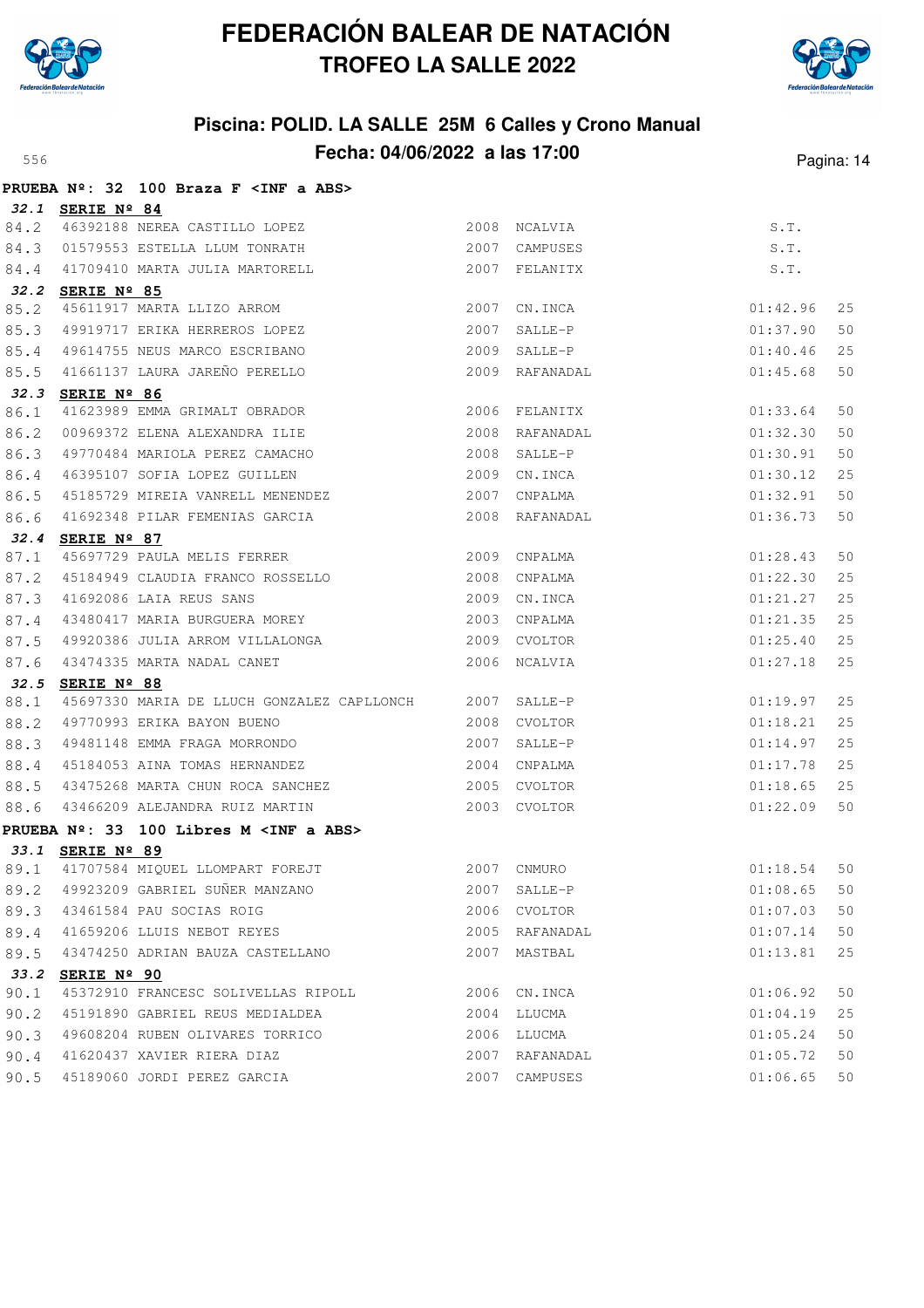



|      |                  | PRUEBA Nº: 33 100 Libres M <inf a="" abs=""></inf>                         |      |                |          |    |
|------|------------------|----------------------------------------------------------------------------|------|----------------|----------|----|
|      | 33.3 SERIE Nº 91 |                                                                            |      |                |          |    |
|      |                  | 91.1 45187470 URIEL HARO PEREZ                                             |      | 2005 CAMPUSES  | 01:01.11 | 25 |
|      |                  | 91.2 41618413 JOAN EVANGELISTI VADELL                                      |      | 2001 LLUCMA    | 00:59.85 | 25 |
|      |                  | 91.3 43479936 DANIEL CALZETTA TORRES                                       |      | 2005 MASTBAL   | 01:00.17 | 50 |
| 91.4 |                  | 45185607 LLUIS VICENS BUJOSA                                               | 2005 | CNPALMA        | 01:01.43 | 50 |
| 91.5 |                  | 43476877 VICTOR CASTAÑER HERNANDEZ 2006 CNPALMA                            |      |                | 01:02.45 | 50 |
| 91.6 |                  | 45699322 ALEX BOLINCHES ULICNY                                             |      | 2006 RAFANADAL | 01:02.89 | 50 |
| 33.4 | SERIE Nº 92      |                                                                            |      |                |          |    |
| 92.1 |                  | 45696311 JAUME VALLESPIR TORAN 2006 CN.INCA                                |      |                | 01:00.12 | 50 |
| 92.2 |                  | 43460729 JAUME GARAU VILLALBA 2001                                         |      | LLUCMA         | 00:59.74 | 50 |
| 92.3 |                  | 49779754 JAIME RAMIS MEDINA                                                |      | 2006 LLUCMA    | 00:59.45 | 50 |
| 92.4 |                  | 43773734 SAILLE NELLES ALLE AND 1999                                       |      | 2007 CNPALMA   | 00:59.45 | 50 |
| 92.5 |                  | 45611299 JUAN MANUEL NUÑEZ BALDOMIR 2005 CNPALMA                           |      |                | 01:00.04 | 50 |
|      |                  |                                                                            |      |                | 00:58.56 | 25 |
|      | 33.5 SERIE Nº 93 |                                                                            |      |                |          |    |
| 93.1 |                  | 3ERIE N- 33<br>45187628 XAVIER PUIG BLANCO<br>43463962 HUGO GUERRERO LOPEZ |      | 2007 NCALVIA   | 00:58.27 | 50 |
| 93.2 |                  |                                                                            |      | 2005 SALLE-P   | 00:57.98 | 50 |
| 93.3 |                  | 49483562 ALEX JOAN ROMERO LLUCH                                            |      | 2006 CNPALMA   | 00:57.04 | 50 |
|      |                  | 93.4 45188997 LLUC ZANIN BARCELO                                           | 2007 | NCALVIA        | 00:56.03 | 25 |
| 93.5 |                  | 41664005 JUAN GARCIA VIVES                                                 |      | 2006 SALLE-P   | 00:56.67 | 25 |
| 93.6 |                  | 45184835 TONI BERGAS COMAS                                                 |      | 2005 SALLE-P   | 00:59.09 | 50 |
| 33.6 | SERIE Nº 94      |                                                                            |      |                |          |    |
| 94.1 |                  | 45370659 ALEJANDRO GOMEZ MILLAN 2005                                       |      | CAMPUSES       | 00:53.41 | 25 |
| 94.2 |                  | 73003854 CARLOS GARZARÁN AMO                                               | 1990 | CNPALMA        | 00:53.87 | 50 |
|      |                  | 94.3 43205972 JOAN REYNES VALLVERDU                                        | 1997 | CNPALMA        | 00:52.79 | 50 |
| 94.4 |                  | 43483056 JOSEP CASTRO TORRENS                                              |      | 2005 CAMPUSES  | 00:53.20 | 50 |
| 94.5 |                  | 43232272 JORGE SABATER ESPINOSA 2006 SALLE-P                               |      |                | 00:53.92 | 50 |
| 94.6 |                  | 09897080 ALEX EMERY SACH                                                   |      | 2005 SALLE-P   | 00:55.65 | 50 |
|      |                  | PRUEBA Nº: 34 100 Libres F <inf a="" abs=""></inf>                         |      |                |          |    |
|      | 34.1 SERIE Nº 95 |                                                                            |      |                |          |    |
|      |                  | 95.1 01976677 GABRIELA V. LUNA QUISPE 2009 MASTBAL                         |      |                | 01:37.20 | 50 |
|      |                  | $2009 \t CN. INCA$<br>95.2 41706784 CLARA MULET COLL                       |      |                | 01:30.08 | 50 |
|      |                  | 95.3 45699760 LAURA AVILA ANDREU 2009 LLUCMA 2009 LLUCMA 01:20.67 50       |      |                |          |    |
|      |                  | 95.4 45693422 PALOMA LINARES CORNEJO                                       |      | 2009 MASTBAL   | 01:20.92 | 25 |
|      |                  | 95.5 49606606 CECILIA MARTÍNEZ                                             | 2008 | LLUCMA         | 01:30.61 | 50 |
|      | 34.2 SERIE Nº 96 |                                                                            |      |                |          |    |
| 96.1 |                  | 43480602 CLAUDIA ARIAS GOMILA                                              | 2007 | LLUCMA         | 01:17.41 | 25 |
| 96.2 |                  | 49771064 COLOMA MORAGUES CARDELL                                           | 2006 | LLUCMA         | 01:16.59 | 25 |
| 96.3 |                  | 41658995 AINA SANSO FULLANA                                                | 2009 | ES.ARTA        | 01:16.19 | 25 |
| 96.4 |                  | 45692238 GLÒRIA BESTARD LLABRÉS                                            | 2008 | CN.INCA        | 01:17.54 | 50 |
| 96.5 |                  | 41691791 CRISTINA MIQUEL FULLANA                                           |      | 2009 ES.ARTA   | 01:17.12 | 25 |
| 96.6 |                  | 41660318 LAURA CABRER SANCHO                                               |      | 2009 ES.ARTA   | 01:19.34 | 25 |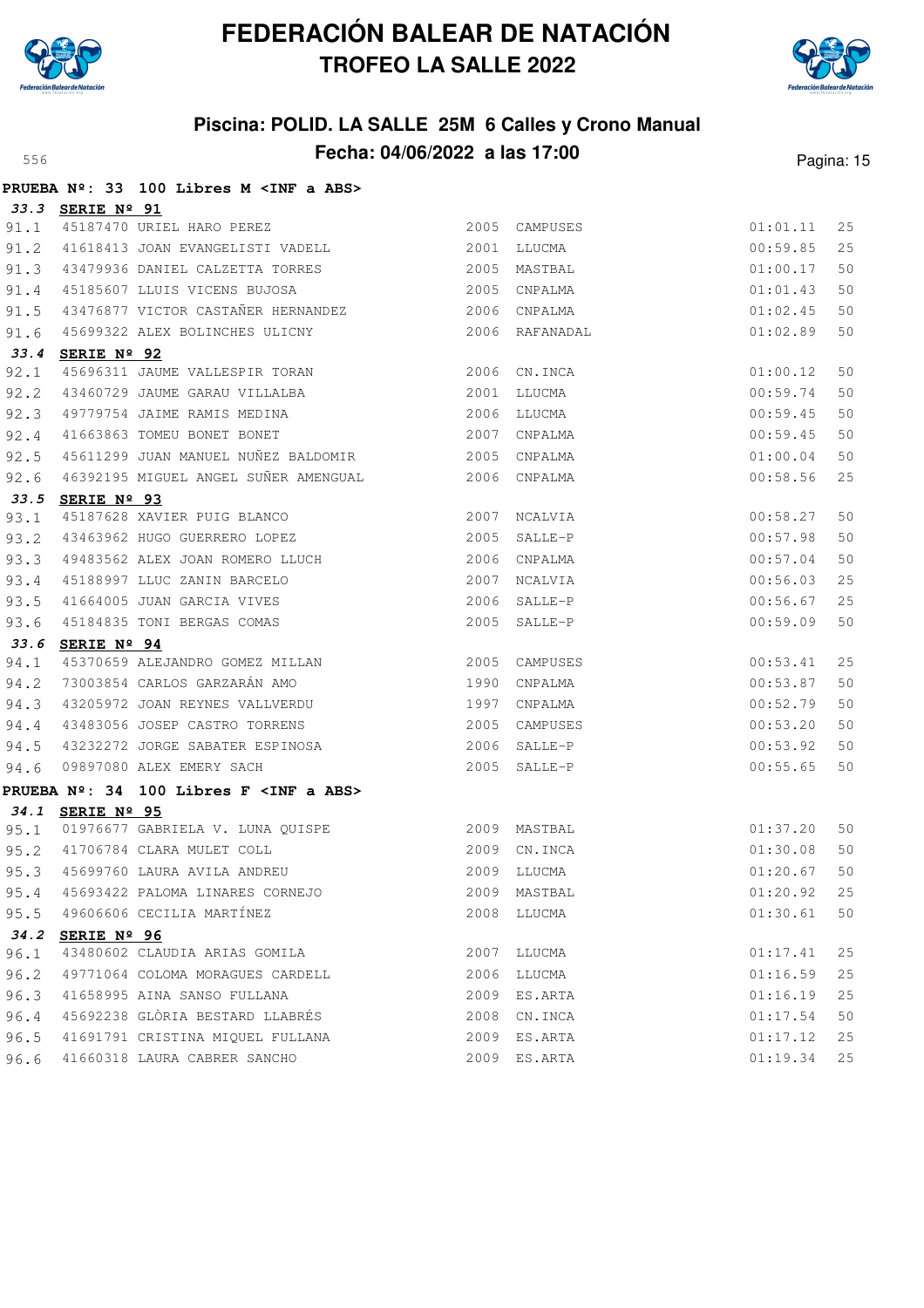



|      |                   | PRUEBA Nº: 34 100 Libres F <inf a="" abs=""></inf>                                                                 |      |                         |                      |          |
|------|-------------------|--------------------------------------------------------------------------------------------------------------------|------|-------------------------|----------------------|----------|
|      | 34.3 SERIE Nº 97  |                                                                                                                    |      |                         |                      |          |
|      |                   | 97.1 46388016 CARME THOMAS TABERNER                                                                                |      | 2008 CNPALMA            | 01:16.44             | 50       |
|      |                   | 97.2 41691553 SOL GOMEZ MARTIN 2006 RAFANADAL<br>97.3 49928607 ELENA AMOR BAUZA 2009 LLUCMA 2009 2009 2007 MASTBAL |      |                         | 01:14.98             | 50       |
|      |                   |                                                                                                                    |      |                         | 01:13.96             | 50       |
|      |                   |                                                                                                                    |      |                         | 01:14.58             | 50       |
|      |                   | 97.5 45372103 AMELIE MONIER PIÑOL 2009                                                                             |      | CNPALMA                 | 01:16.31             | 50       |
| 97.6 |                   | 41693712 ESPERANÇA NADAL NICOLAU                                                                                   |      | 2008 ES.ARTA            | 01:15.64             | 25       |
|      | 34.4 SERIE Nº 98  |                                                                                                                    |      |                         |                      |          |
| 98.1 |                   | 46392122 SANDRA CASTELL CORTES 2007 MASTBAL 2007 ALUCMA                                                            |      |                         | 01:12.52             | 50       |
| 98.2 |                   |                                                                                                                    |      |                         | 01:10.56             | 25       |
|      |                   | 98.3 47433046 ALBA PRATS MARTINEZ 2007 PORTUS                                                                      |      |                         | 01:09.80             | 25       |
| 98.4 |                   | 41662209 CELIA ROSSELLO BRUGAROLAS 2008 CNPALMA                                                                    |      |                         | 01:09.83             | 25       |
| 98.5 |                   | 45691876 SARA PARRA POMAR 2008 CNPALMA                                                                             |      |                         | 01:12.09             | 50       |
| 98.6 |                   | 46391865 VERONICA GARRIDO MORENO                                                                                   |      | 2009 CNPALMA            | 01:13.76             | 50       |
|      | 34.5 SERIE Nº 99  |                                                                                                                    |      |                         |                      |          |
| 99.1 |                   | 45614939 MARIA ANTONIA FEMENIA CRESPI 2008 SALLE-P                                                                 |      |                         | 01:09.89             | 50       |
| 99.2 |                   | 12391264 ANNA GENOVA RADEVA<br>2007 CNPALMA 45695594 ARIADNA LEGEY SOLER<br>2009 NCALVIA                           |      |                         | 01:09.09             | 50       |
| 99.3 |                   |                                                                                                                    |      |                         | 01:08.05             | 50       |
|      |                   | 99.4 41664764 NEUS QUETGLAS CARBONELL 2006 NCALVIA                                                                 |      |                         | 01:07.18             | 25       |
|      |                   |                                                                                                                    |      |                         | 01:09.68             | 50       |
|      |                   | 99.5 41664006 MARIA BELEN GARCÍA VIVES (2007 SALLE-P)<br>99.6 42374837 CARLOTA MIRA BROWN (2007 ES.ARTA            |      |                         | 01:09.94             | 50       |
|      | 34.6 SERIE Nº 100 |                                                                                                                    |      |                         |                      |          |
|      |                   | 100.1 08424482 SIENNA STEINFELDT 2009 CAMPUSES                                                                     |      |                         | 01:06.77             | 25       |
|      |                   | 100.2 43470770 ESTHER BLANQUE FAJARDO 2006                                                                         |      | MASTBAL                 | 01:06.36             | 25       |
|      |                   | 100.3 45614994 AINA ABAD NUÑEZ                                                                                     | 2008 | CNPALMA                 | 01:05.98             | 50       |
|      |                   | 100.4 49484379 LLUCIA AVELLA FONTCUBERTA 2009 CNPALMA                                                              |      |                         | 01:06.71             | 50       |
|      |                   | 100.5 45372330 EMILIE SANCHEZ BUJOSA 2009 CNPALMA                                                                  |      |                         | 01:07.58             | 50       |
|      |                   | 100.6 49771820 CARMEN ESTARELLAS MALBERTI 2008                                                                     |      | SALLE-P                 | 01:07.87             | 50       |
|      | 34.7 SERIE Nº 101 | 101.1 46393032 CAROLINA HEREDIA BLANCO 2005 SALLE-P                                                                |      |                         |                      |          |
|      |                   | 101.2 46394475 LAURA CASTAÑER NOGUERA                                                                              |      |                         | 01:04.27             | 25       |
|      |                   |                                                                                                                    |      | 2009 CVOLTOR            | 01:03.96             | 25       |
|      |                   | 101.3 43479539 PATRICIA TORVISO QUIROZ 2007 CN.INCA<br>101.4 45691467 MARTA BAÑOS VERA 612 1005 CVOLTOR            |      |                         | 01:04.64             | 50       |
|      |                   |                                                                                                                    |      | $01:03.96$ 25           |                      |          |
|      |                   | 101.5 49925382 ALEXANDRA SANDIN POLO                                                                               |      | 2004 SALLE-P            | 01:05.29             | 50       |
|      |                   | 101.6 46390465 BLANCA JAUME BRAVO                                                                                  |      | 2008 MASTBAL            | 01:05.47             | 50       |
|      | 34.8 SERIE Nº 102 | 102.1 49481006 LUCIA MOYA JIMENEZ                                                                                  | 2007 | NCALVIA                 | 01:04.40             | 50       |
|      |                   | 102.2 45692762 ANGELA BUSQUETS NAVARRO                                                                             |      | 2006 CNPALMA            | 01:04.18             | 50       |
|      |                   |                                                                                                                    |      | 2006 CNPALMA            | 01:02.43             | 25       |
|      |                   | 102.3 45189605 MARINA PONS RAMON<br>102.4 09690446 LUNA CHIMA                                                      |      |                         |                      |          |
|      |                   | 102.5 04346877 ELLA VERMEER                                                                                        |      | 2007 CAMPUSES           | 01:03.65<br>01:03.12 | 50       |
|      |                   | 102.6 49928381 LUCIA SANTHA FERENCZI                                                                               | 2008 | SALLE-P<br>2009 SALLE-P | 01:04.43             | 25<br>50 |
|      |                   |                                                                                                                    |      |                         |                      |          |